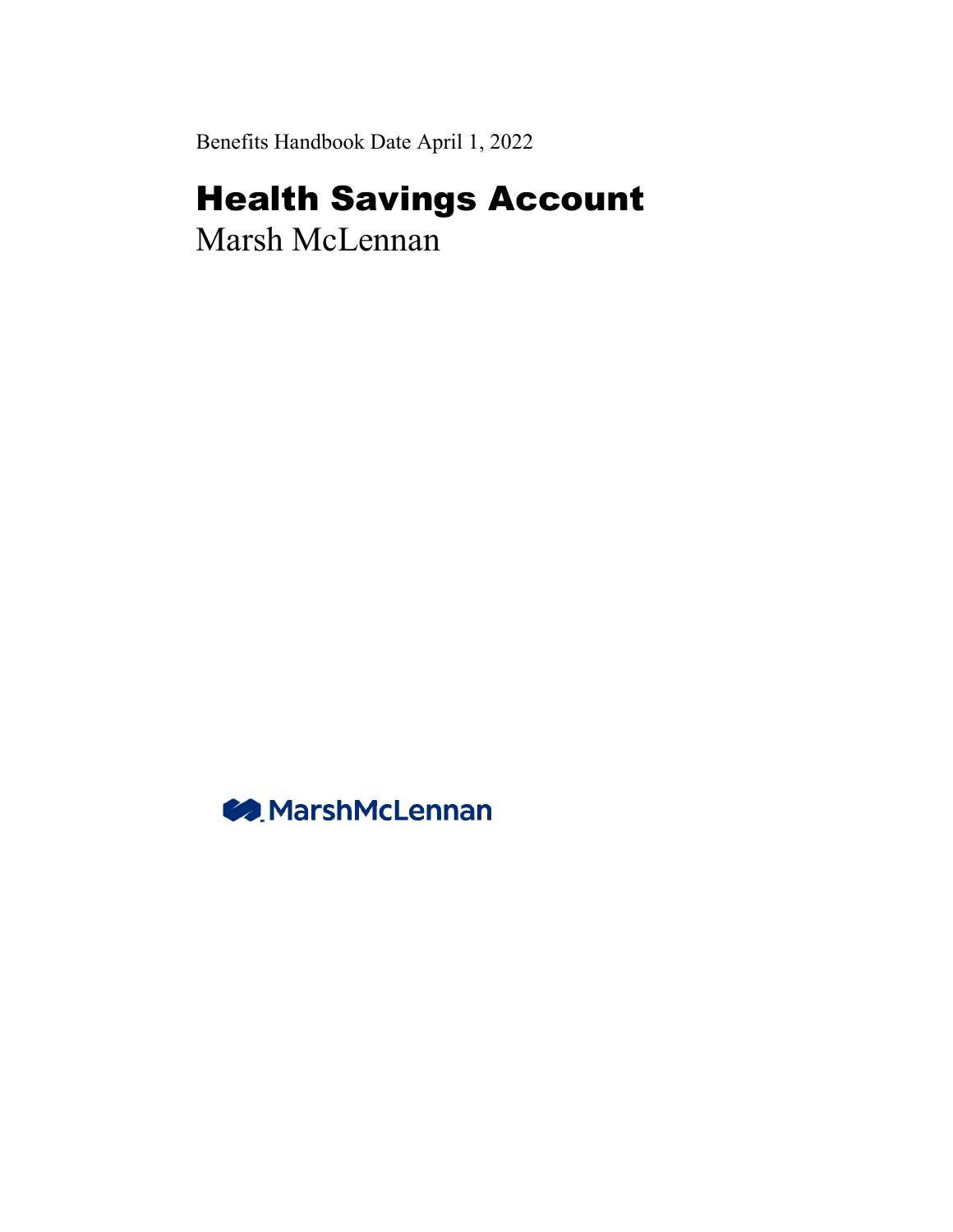# Health Savings Account

*The Health Savings Account is a tax-advantaged account available to employees who elect the Marsh & McLennan Companies \$1,500 Deductible Plan or \$2,850 Deductible Plan. For information on these plans, see the Aetna Medical Plan Options', the Anthem BlueCross BlueShield Medical Plan Options',* 

#### Plan Summary

This section provides a summary of the Health Savings Account (Account) as of January 1, 2022.

*the United Healthcare Medical Plan Options' or the Kaiser Medical Plan Options' sections.* 

*The Health Savings Account allows you to put aside money before taxes are withheld so that you can pay for current and future qualified medical expenses, including long-term care, COBRA, and Medicare premiums. Your account can also pay for non-qualified medical expenses, although withdrawals for such expenses are subject to federal, state, and local taxes, as applicable, and in most cases a penalty tax.* 

*The Health Savings Account is not governed by the Employee Retirement Income Security Act of 1974 (ERISA). For example, ERISA requirements such as providing a Summary Plan Description, filing an annual report (Form 5500 Series), or making a summary annual report available do not apply.*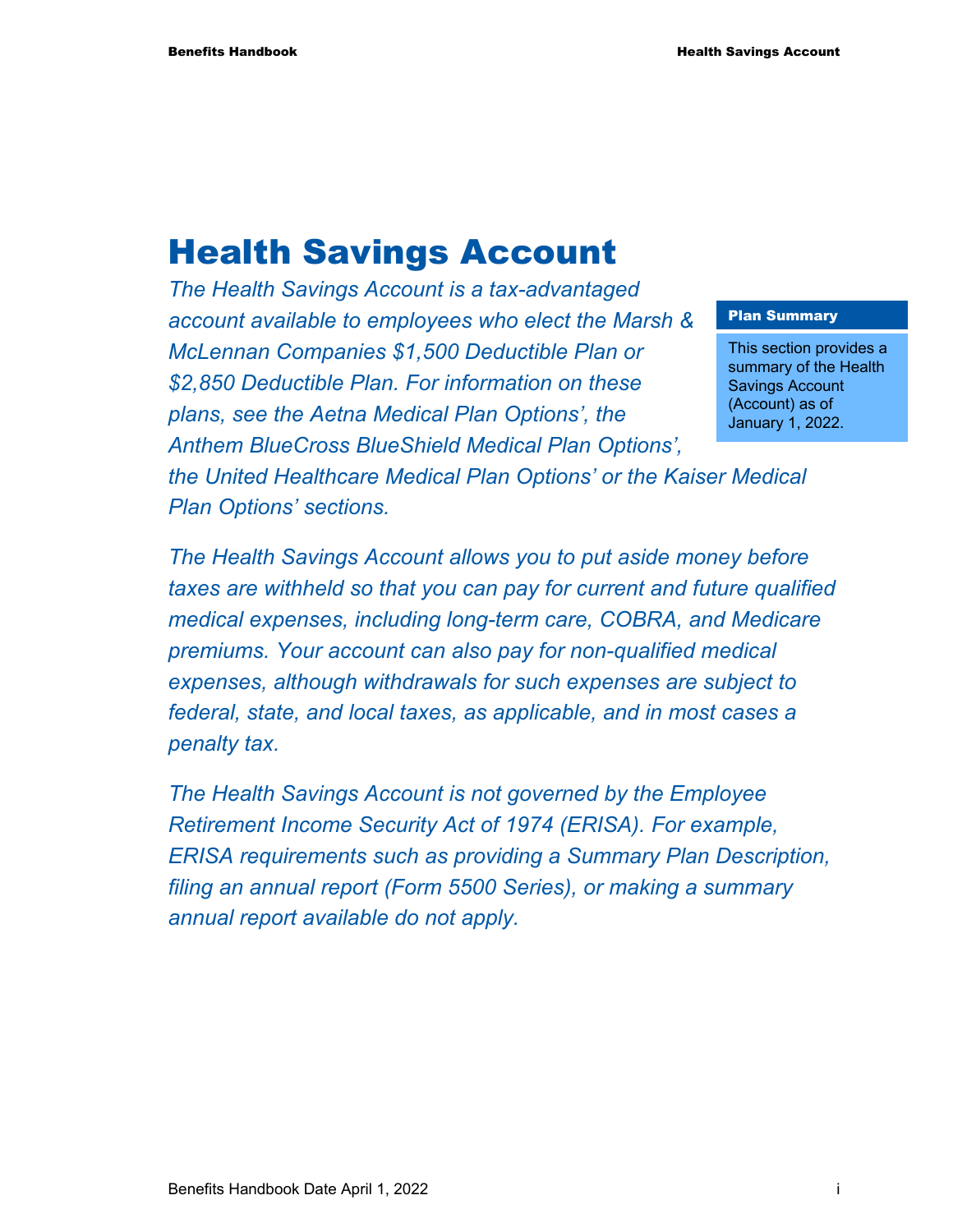*To the extent that the Administrative Information section of the Benefits Handbook refers to a Summary Plan Description, for purposes of this Health Savings Account that term should be replaced with the term plan summary. Additionally, to the extent that the terms of this section conflict with the terms in the Administrative Information section, an employee's rights will always be determined under the provisions of this Health Savings Account and the Health Savings Account's administrative rules.* 

*References in this section to Marsh & McLennan Companies mean Marsh McLennan.*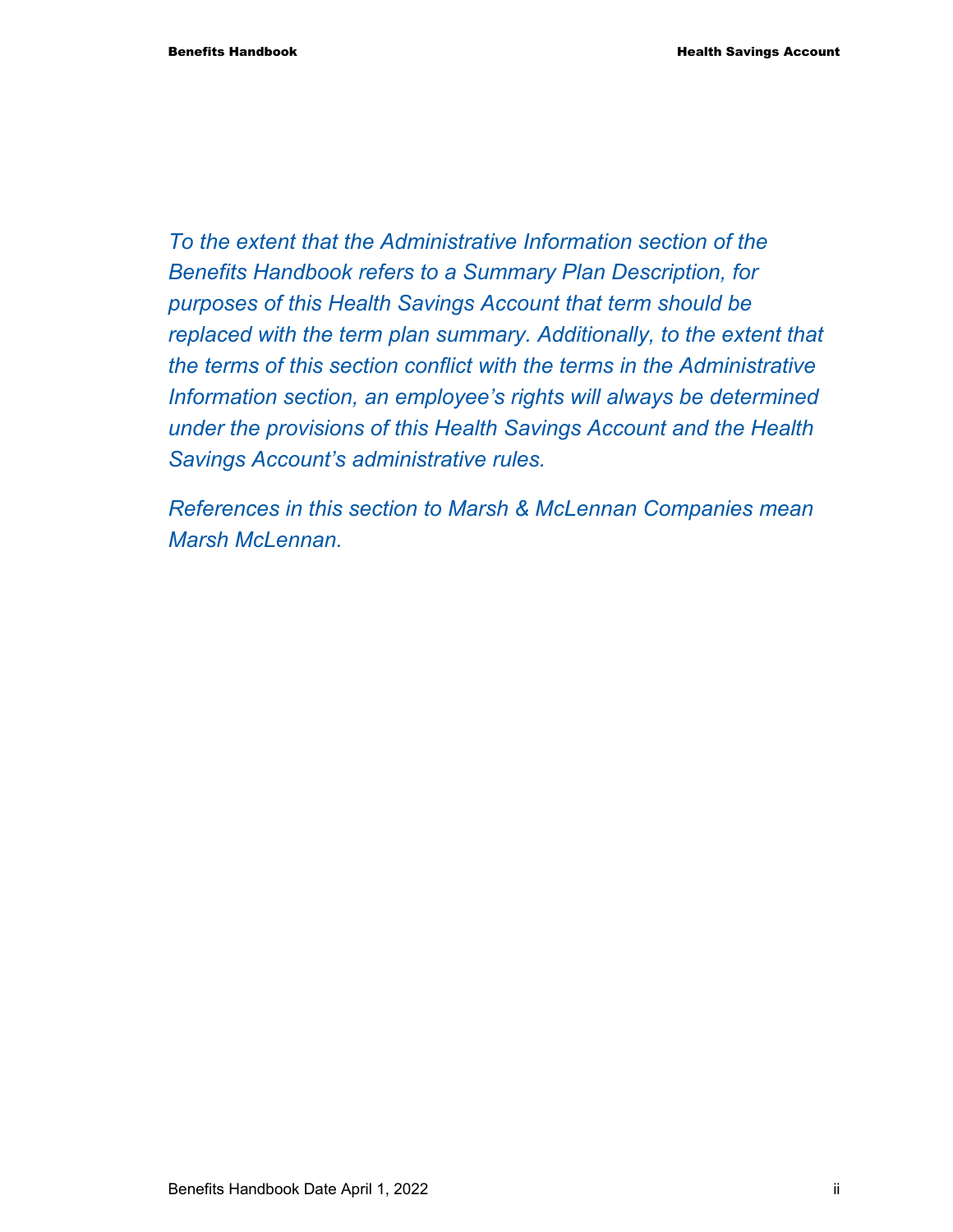## **Contents**

| <b>Contents</b> |  |
|-----------------|--|
|                 |  |
|                 |  |
|                 |  |
|                 |  |
|                 |  |
|                 |  |
|                 |  |
|                 |  |
|                 |  |
|                 |  |
|                 |  |
|                 |  |
|                 |  |
|                 |  |
|                 |  |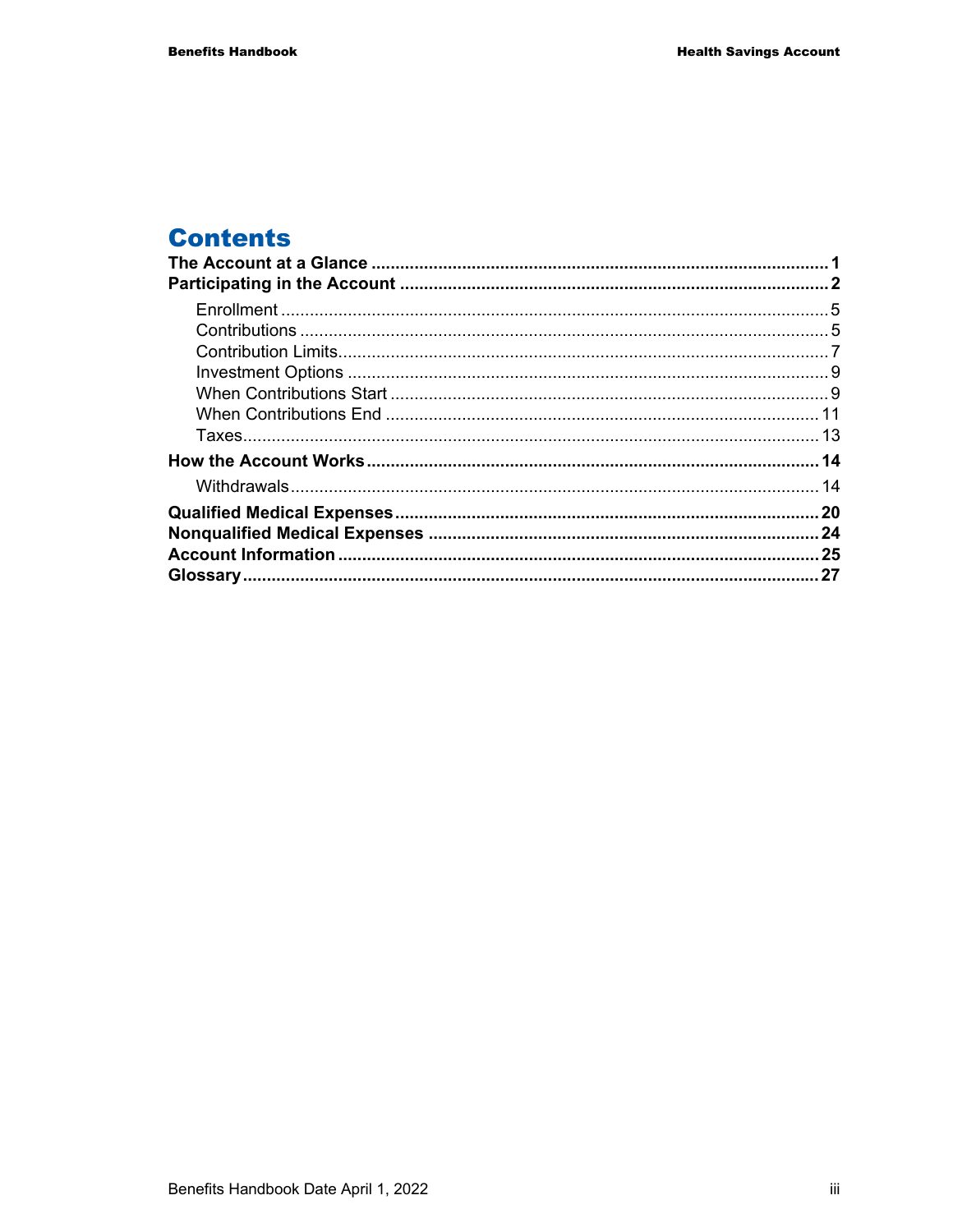| <b>Plan Feature</b>                    | <b>Highlights</b>                                                                                                                                                                                                                                                                                                                                                                                                                                 |
|----------------------------------------|---------------------------------------------------------------------------------------------------------------------------------------------------------------------------------------------------------------------------------------------------------------------------------------------------------------------------------------------------------------------------------------------------------------------------------------------------|
| <b>How the Account</b><br><b>Works</b> | The Health Savings Account is a tax-advantaged account available to<br>×<br>employees who elect the Marsh & McLennan Companies \$1,500<br>Deductible Plan or \$2,850 Deductible Plan.                                                                                                                                                                                                                                                             |
|                                        | You contribute to your account through payroll deductions on a before-<br>ш<br>tax basis.                                                                                                                                                                                                                                                                                                                                                         |
|                                        | You can make a tax-free withdrawal up to the balance available in your<br>u,<br>account to cover qualified medical expenses.                                                                                                                                                                                                                                                                                                                      |
|                                        | Your account can also pay for non-qualified medical expenses, although<br>ш<br>withdrawals for such expenses are subject to federal, state, and local<br>taxes, as applicable, and in most cases a penalty tax.                                                                                                                                                                                                                                   |
|                                        | Amounts contributed to the Health Savings Account belong to you and<br>L.<br>are completely portable. Although you cannot roll the Health Savings<br>Account funds over into an Individual Retirement Account (IRA), you can<br>roll the Health Savings Account funds into another Health Savings<br>Account.                                                                                                                                     |
| <b>Eligibility</b>                     | You are eligible if you are an employee classified on payroll as a US<br>×<br>regular employee of Marsh & McLennan Companies or any subsidiary<br>or affiliate of Marsh & McLennan Companies (other than Marsh &<br>McLennan Agency LLC and any of its subsidiaries (MMA)).                                                                                                                                                                       |
|                                        | You are eligible if you are an employee classified on payroll as a US<br>ш<br>regular employee of Marsh & McLennan Agency LLC - Corporate<br>(MMA-Corporate), Marsh & McLennan Agency LLC - Alaska (MMA-<br>Alaska), Marsh & McLennan Agency LLC - Northeast (MMA-Northeast),<br>Security Insurance Services of Marsh & McLennan Agency LLC or<br>Marsh & McLennan Agency LLC, Private Client Services - National<br>Region (MMA PCS - National). |
|                                        | See "Participating in the Account" on page 2 for details.<br>ш                                                                                                                                                                                                                                                                                                                                                                                    |
| <b>Enrollment</b>                      | Once you decide how much to contribute to the Health Savings Account,<br>ш<br>you enroll by going to Colleague Connect<br>(https://mmcglobal.sharepoint.com/sites/Home). Click Pay &<br>Benefits and select Mercer Marketplace Benefits Enrollment<br>Website under Benefits.                                                                                                                                                                     |
|                                        | You are eligible to establish a Health Savings Account anytime during<br>ш<br>the plan year if you are enrolled in the Marsh & McLennan Companies<br>\$1,500 Deductible Plan or \$2,850 Deductible Plan, or during ANNUAL<br>ENROLLMENT.                                                                                                                                                                                                          |
| <b>Contributions</b>                   | For 2022, you can contribute up to:<br>L.                                                                                                                                                                                                                                                                                                                                                                                                         |
|                                        | \$3,650 per year if you have individual coverage, or                                                                                                                                                                                                                                                                                                                                                                                              |
|                                        | \$7,300 per year if you have family coverage.<br>If you are age 55 or above, you may make additional contributions as<br>ш<br>described in the catch-up contribution question.                                                                                                                                                                                                                                                                    |

## The Account at a Glance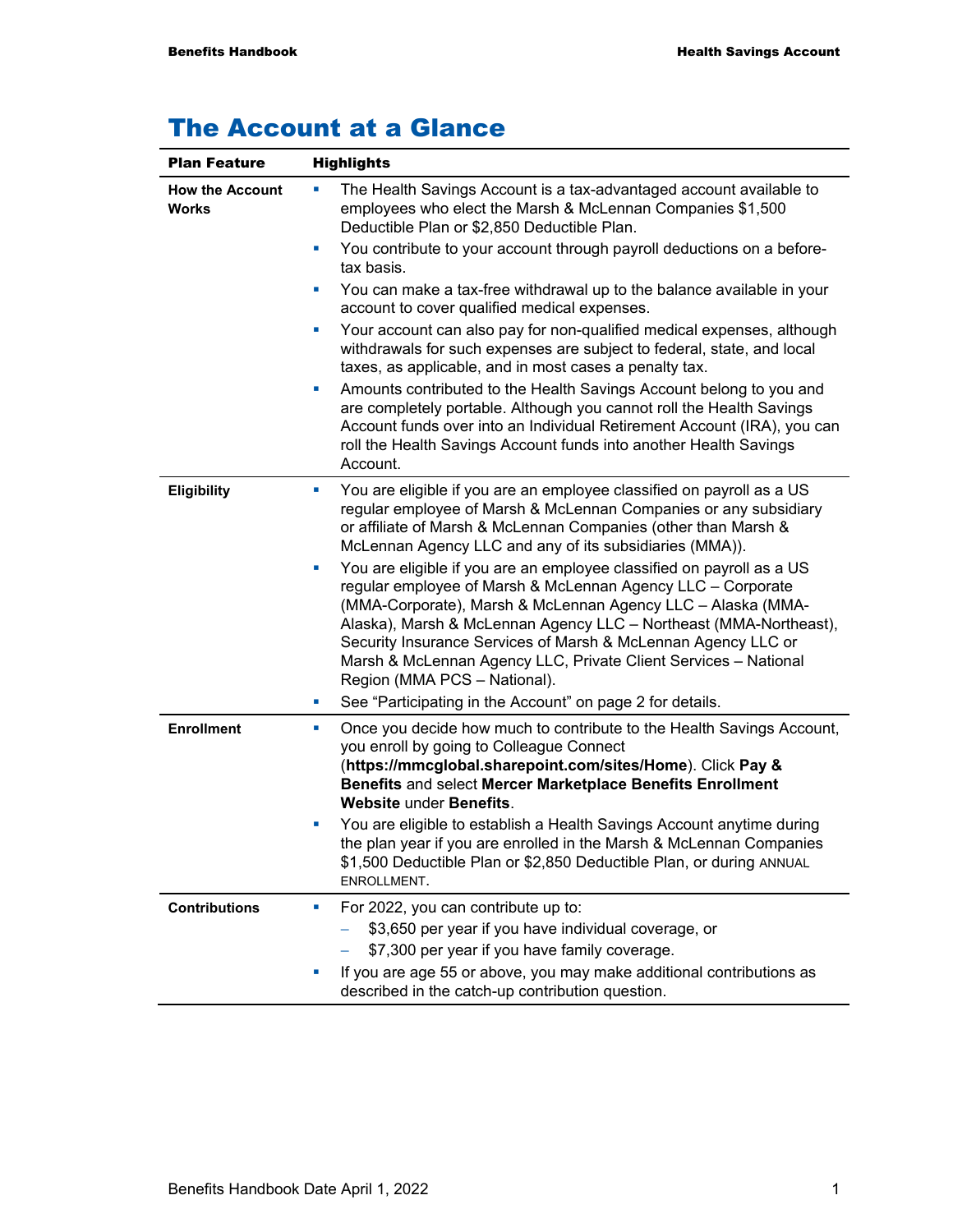| <b>Plan Feature</b>                  | <b>Highlights</b>                                                                                                                                                                                                                                                                                                                                                                                                                                                                                                                           |  |
|--------------------------------------|---------------------------------------------------------------------------------------------------------------------------------------------------------------------------------------------------------------------------------------------------------------------------------------------------------------------------------------------------------------------------------------------------------------------------------------------------------------------------------------------------------------------------------------------|--|
| Withdrawals                          | In general, you may withdraw from your Health Savings Account for<br>п<br>qualified medical expenses on a tax-free basis for yourself as the<br>employee covered by a HIGH DEDUCTIBLE HEALTH PLAN, your spouse<br>(even if he or she is not covered by a high deductible health plan), and<br>your qualifying family members (even if not covered by a high deductible<br>health plan).<br>Withdrawals for services and items other than qualified medical<br>u,<br>expenses are subject to federal, state, and local taxes, as applicable, |  |
|                                      | and an additional 20% penalty unless the withdrawal occurs after you<br>reach age 65, are disabled or die.                                                                                                                                                                                                                                                                                                                                                                                                                                  |  |
|                                      | See "How the Account Works" on page 14 for details.                                                                                                                                                                                                                                                                                                                                                                                                                                                                                         |  |
| <b>Unused Balance at</b><br>Year-End | Any unused balance in your account at year-end remains in your<br>×<br>account, even if you do not participate in the Marsh & McLennan<br>Companies \$1,500 Deductible Plan or \$2,850 Deductible Plan next<br>year.                                                                                                                                                                                                                                                                                                                        |  |
| Contact                              | For more information, contact:                                                                                                                                                                                                                                                                                                                                                                                                                                                                                                              |  |
| <b>Information</b>                   | CLAIMS ADMINISTRATOR/HEALTH SAVINGS ACCOUNT ADMINISTRATOR                                                                                                                                                                                                                                                                                                                                                                                                                                                                                   |  |
|                                      | Trion Spending Account Service Center<br>2300 Renaissance Boulevard<br>King of Prussia, PA 19406<br>Phone: +1 866 324 4087<br>Fax: +1 888 788 1928<br>Website: https://trion.lh1ondemand.com/                                                                                                                                                                                                                                                                                                                                               |  |
|                                      | Marsh McLennan does not administer this plan. The Health Savings<br>Account Administrator's decisions are final and binding.                                                                                                                                                                                                                                                                                                                                                                                                                |  |

## Participating in the Account

You are eligible to participate in the Health Savings Account if you meet the eligibility requirements described in the *Participating in Spending Accounts* section.

In order to establish and contribute to the Health Savings Account, you must also:

- be enrolled in the Marsh & McLennan Companies \$1,500 Deductible Plan or \$2,850 Deductible Plan,
- not be covered by other health insurance (this rule does not apply to specific injury insurance and accident, disability, dental care, vision care, or long-term care),
- not be enrolled in any Medicare benefit, and
- not be claimed as a dependent on someone else's tax return.

Therefore you cannot elect the Health Savings Account if you or a family member participates in a traditional Health Care Flexible Spending Account, you are enrolled in Medicare, or have other non-HIGH DEDUCTIBLE HEALTH PLAN coverage (such as through your spouse's employer plan). However, if you participate in the Health Savings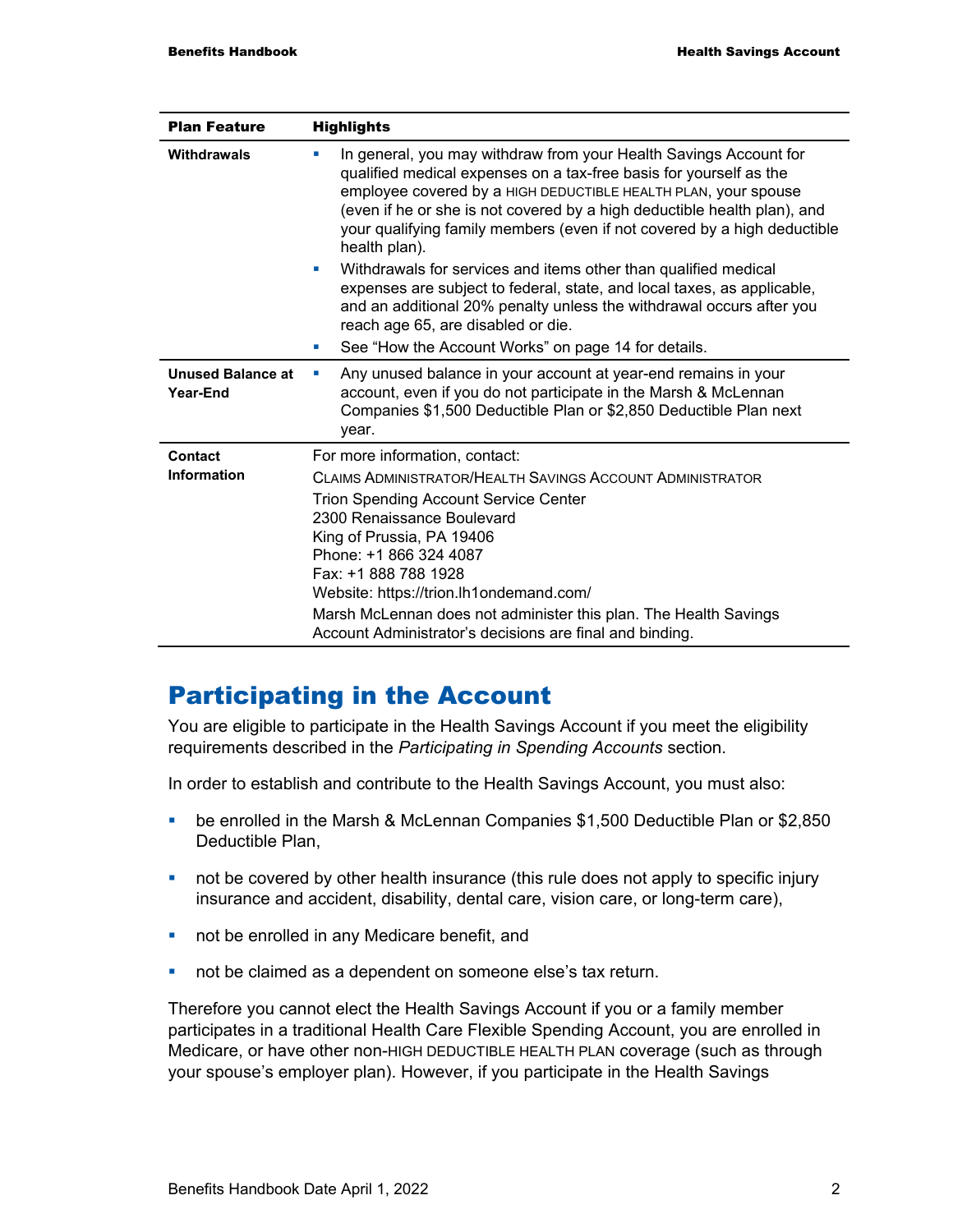Account, you are also eligible to participate in Marsh & McLennan Companies' Limited Purpose Health Care Flexible Spending Account. The Marsh & McLennan Companies Limited Purpose Health Care Flexible Spending Account reimburses eligible dental, vision and preventive care expenses, as well as qualified medical expenses incurred after you meet your Marsh & McLennan Companies \$1,500 Deductible Plan or \$2,850 Deductible Plan deductible.

**Important Note:** It's up to you to make sure that you meet the tax requirements to establish and contribute to the Health Savings Account. Neither Marsh McLennan nor Trion has the information or the responsibility to monitor your status.

Please consult your personal tax advisor for specific advice regarding your personal circumstances.

#### *Do I have to be enrolled in the Company medical plan to establish and contribute to the Health Savings Account?*

Yes, you must be a participant in the Marsh & McLennan Companies \$1,500 Deductible Plan or \$2,850 Deductible Plan to be eligible to establish and contribute to the Health Savings Account.

#### *What coverage can make me ineligible to contribute to a Health Savings Account?*

You are not eligible to establish or contribute to a Health Savings Account if you or a family member elects a traditional Health Care Flexible Spending Account in the same calendar year, or if you are enrolled in Medicare, Medicaid, Tricare or have other nonhigh deductible health plan coverage (such as through your spouse's employer plan).

However, if you participate in the Health Savings Account, you are also eligible to participate in Marsh & McLennan Companies' Limited Purpose Health Care Flexible Spending Account. The Marsh & McLennan Companies Limited Purpose Health Care Flexible Spending Account reimburses eligible dental, vision and preventive care expenses, as well as qualified medical expenses incurred after you meet your Marsh & McLennan Companies \$1,500 Deductible Plan or \$2,850 Deductible Plan deductible.

#### *Important Information about Health Savings Accounts*

Health Savings Accounts can help individuals save for qualified medical and retiree healthcare expenses on a tax-free basis.

You must meet certain tax requirements to establish and contribute to the Health Savings Account. Below is a general summary of some Health Savings Account features.

 Anyone who is covered by a high deductible health plan (as defined in Internal Revenue Code Section 223) may establish a Health Savings Account, provided that they do not have other non-high deductible health plan coverage (such as through a spouse's employer plan).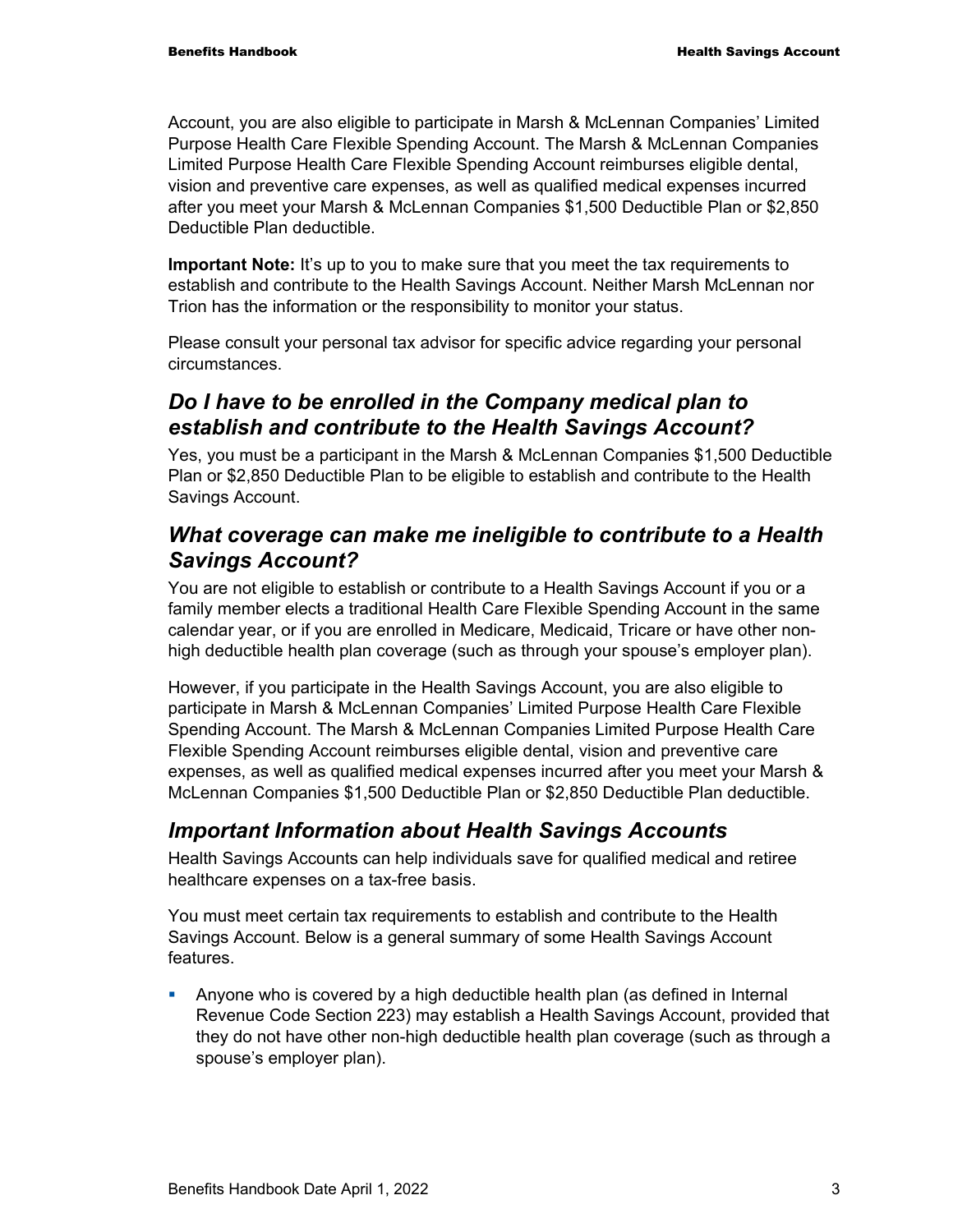- Amounts contributed to the Health Savings Account belong to you and are completely portable. Although you cannot roll the Health Savings Account funds over into an IRA, you can roll the Health Savings Account funds into another Health Savings Account.
- Every year the money not spent stays in the Health Savings Account and earns interest tax-free, just like an IRA.
- Unused amounts in the Health Savings Account remain available for later years (unlike amounts in Flexible Spending Accounts).
- Funds can be withdrawn from the Health Savings Account for either qualified medical or other expenses. If the amount withdrawn is used for qualified medical expenses, then the withdrawal is tax free. If the amount withdrawn is used for expenses other than qualified medical expenses, the amount withdrawn will be taxed and, for individuals who are not disabled or over age 65, subject to a 20% tax penalty.
- To encourage saving for healthcare expenses after retirement, Health Savings Account owners between age 55 and 65 are allowed to make additional catch-up contributions to their Health Savings Accounts.
- Although Marsh McLennan is providing you with a vehicle to establish a Health Savings Account, responsibility for meeting all the tax rules is yours. For example, to avoid taxation and possible penalties, it's up to you to make sure that any withdrawal you take from the Health Savings Account is for a qualified medical expense. Neither Marsh McLennan nor Trion will monitor your distribution requests for tax compliance—it's up to you to do this and keep necessary tax records.
- Additionally, just like an IRA, it's your responsibility to confirm your eligibility to contribute to a Health Savings Account under the tax rules. For example, if you have other medical coverage (i.e., through your spouse's employer plan) that is not high deductible health plan coverage, then you should not establish and contribute to the Health Savings Account. Also, if you have another Health Savings Account, you will have to make sure that your total contributions do not exceed the IRS limits.
- **Before making any decision, you should carefully consider whether or not you want** to establish a Health Savings Account (assuming you are eligible to do so) and, if so, whether you want to use the Trion Health Savings Account or another trustee's Health Savings Account (which might have different features, for example, other investment options).

Note that this plan summary describes the Health Savings Account that Marsh McLennan makes available through Trion, and not the rules that govern Health Savings Accounts generally or Health Savings Accounts available from other trustees. Moreover, it's important that you consult with a financial or tax professional for information about your personal tax situation.

An additional note on tax advice. The tax laws are complicated and often change. None of the information in this Handbook, including this plan summary, is intended to provide personal tax advice to any employee, terminated participant, beneficiary or alternate payee. Please consult your personal tax advisor for specific advice regarding your personal circumstances.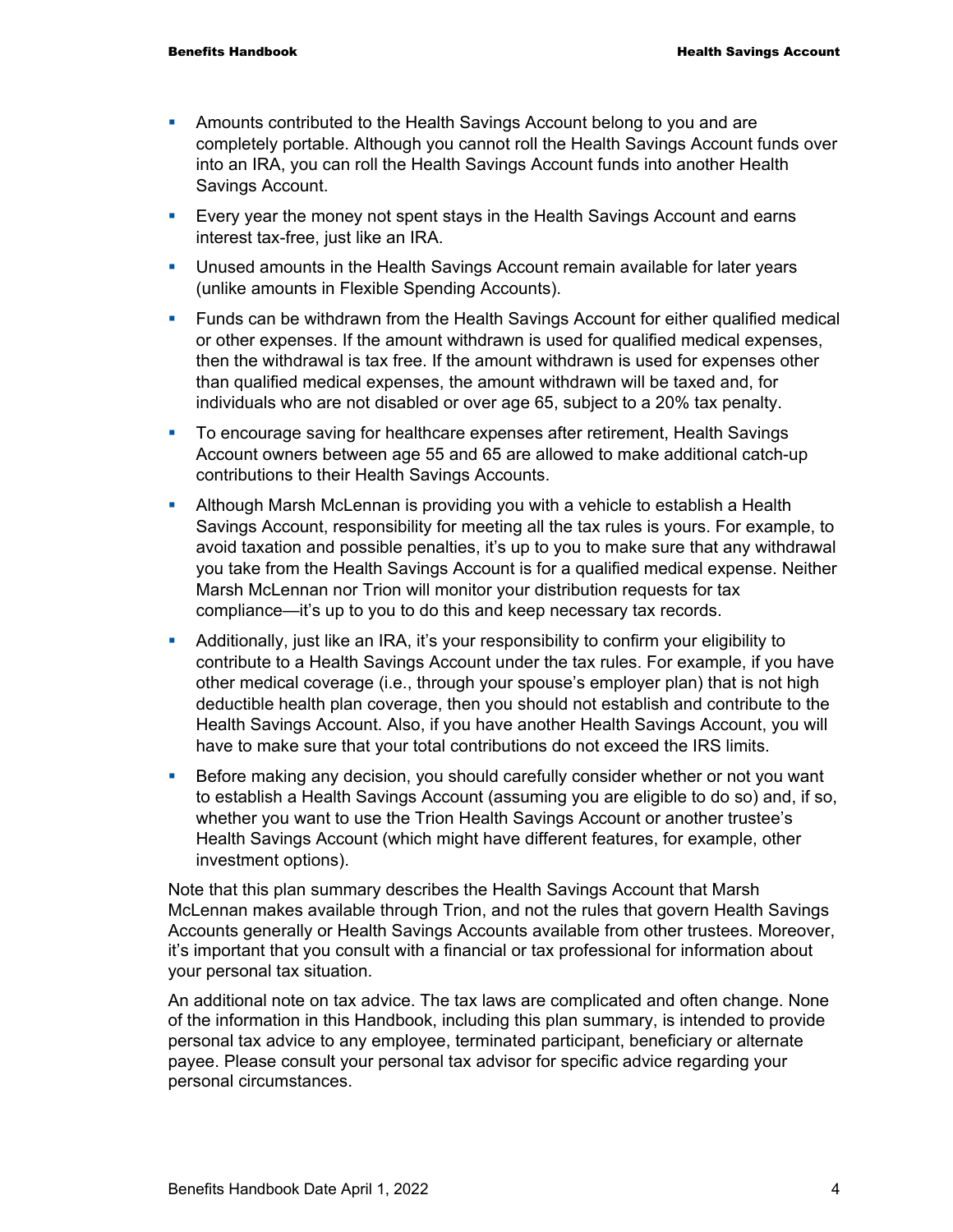#### Enrollment

To participate in this plan, you must enroll for coverage. You may enroll:

- within 30 days of the date you become eligible to participate,
- anytime during the PLAN YEAR if you are enrolled in the Marsh & McLennan Companies \$1,500 Deductible Plan or \$2,850 Deductible Plan,
- **during ANNUAL ENROLLMENT, or**
- within 30 calendar days following a qualifying change in family status that makes you eligible to enroll.

You must enroll each PLAN YEAR in order to participate in the Health Savings Account.

Enrollment procedures are described in the *Participating in Spending Accounts* section.

#### **Contributions**

#### *How do I decide how much to contribute?*

You select an amount to contribute for the PLAN YEAR.

Under the tax rules for 2022, you can contribute:

 up to the fixed dollar amount prescribed by federal law and indexed for inflation each January 1. For 2022, the flat dollar amount is \$3,650 (including the Company contribution, if any) for individual coverage and \$7,300 (including the Company contribution, if any) for family coverage.

Therefore, your maximum annual Health Savings Account contribution for 2022 will be:

- **\$3,650 per year if you have individual coverage, or**
- **\$7,300 per year if you have family coverage.**

If you are age 55 or above, the additional amount you can contribute for both individual and family coverage is \$1,000.

Individual coverage applies to Employee-Only coverage, and family coverage applies to Employee + Spouse/Domestic Partner, Employee + Child(ren), or Employee + Family coverage.

If you establish a Health Savings Account after January 1 or change your coverage level under the Marsh & McLennan Companies \$1,500 Deductible Plan or \$2,850 Deductible Plan because of a qualified family status change during the year, your maximum contribution will be prorated based on the number of full months remaining in the calendar year and your level of coverage under the Marsh & McLennan Companies \$1,500 Deductible Plan or \$2,850 Deductible Plan.

If you discontinue your Marsh & McLennan Companies \$1,500 Deductible Plan or \$2,850 Deductible Plan coverage during the year because of a qualified family status change, your before-tax contributions to the Health Savings Account will cease, but you may continue to withdraw from your unused account balance for qualified and nonqualified medical expenses.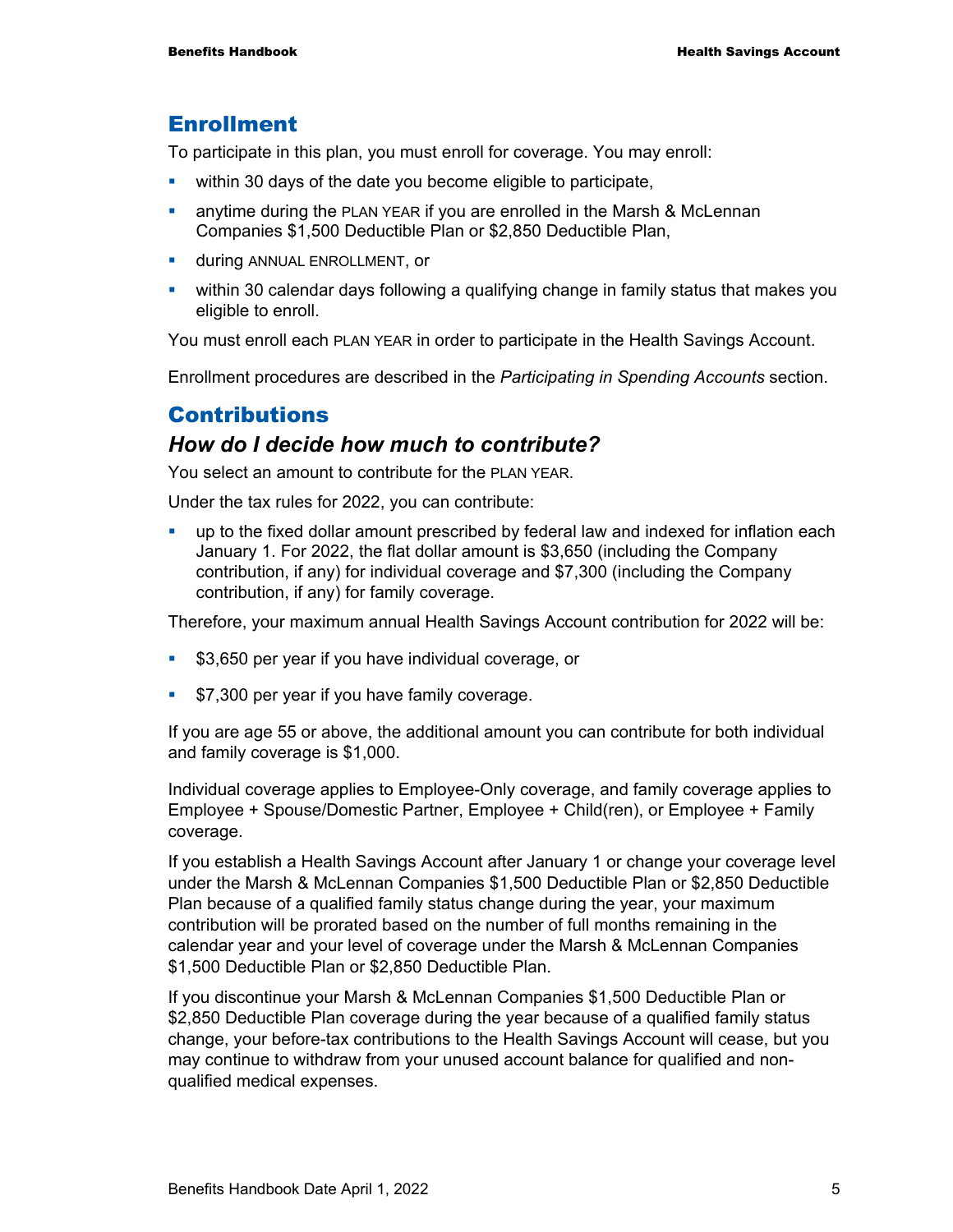#### *Do I have to contribute a minimum amount?*

No, there is no minimum contribution amount.

#### *How often can I make changes to my contribution amount?*

You may make changes to your contribution amount any time during the year. All changes made during the year will be effective on the first of the month coincident with or following the date you change your contribution amount.

#### *Does the Company contribute to my Health Savings Account?*

If your SALARY is less than \$55,000 a year, you are eligible to receive a Company contribution into your Health Savings Account. The Company will contribute \$300 for individual coverage and \$600 for family coverage. The full annual contribution amount will be deposited into your account once your Health Savings Account enrollment becomes effective.

#### *Who can make contributions to my Health Savings Account?*

Anyone. Contributions can be made by others (for example, members of your family) on your behalf, and, generally, you can take a tax deduction for those contributions. Please consult your personal tax advisor for specific advice regarding your personal circumstances.

#### *Is there any time I can make contributions over the maximum to my Health Savings Account?*

Yes. In the year you turn age 55 and each year thereafter, assuming you are eligible to contribute to the Health Savings Account, you may make additional "catch-up" contributions to your Health Savings Account. The additional amount for all coverage levels is \$1,000.

Note:

- contributions, including catch-up contributions, are made through before-tax payroll deductions which you elect when you enroll online. (Go to Colleague Connect (**https://mmcglobal.sharepoint.com/sites/home**), click **Pay & Benefits** and select **Mercer Marketplace Benefits Enrollment Website** under **Benefits**. If you do not elect to make catch-up contributions through before-tax payroll deductions, you can make after-tax contributions directly to the Health Savings Account Administrator. Generally, your after-tax contributions may be taken as a deduction on your tax return. Please consult your personal tax advisor for specific advice regarding your personal circumstances.
- **EXECT** after-tax contributions can be made until April 15<sup>th</sup> of the following year and such contributions will count towards the prior year's contribution amount, provided that you properly designate such contributions for the prior year when submitting those contributions to Trion. For example, you can make an additional after-tax contribution of \$1,000 by April 15, 2023, which will be added to your 2022 contribution amount. Contact the Spending Account Service Center for more information.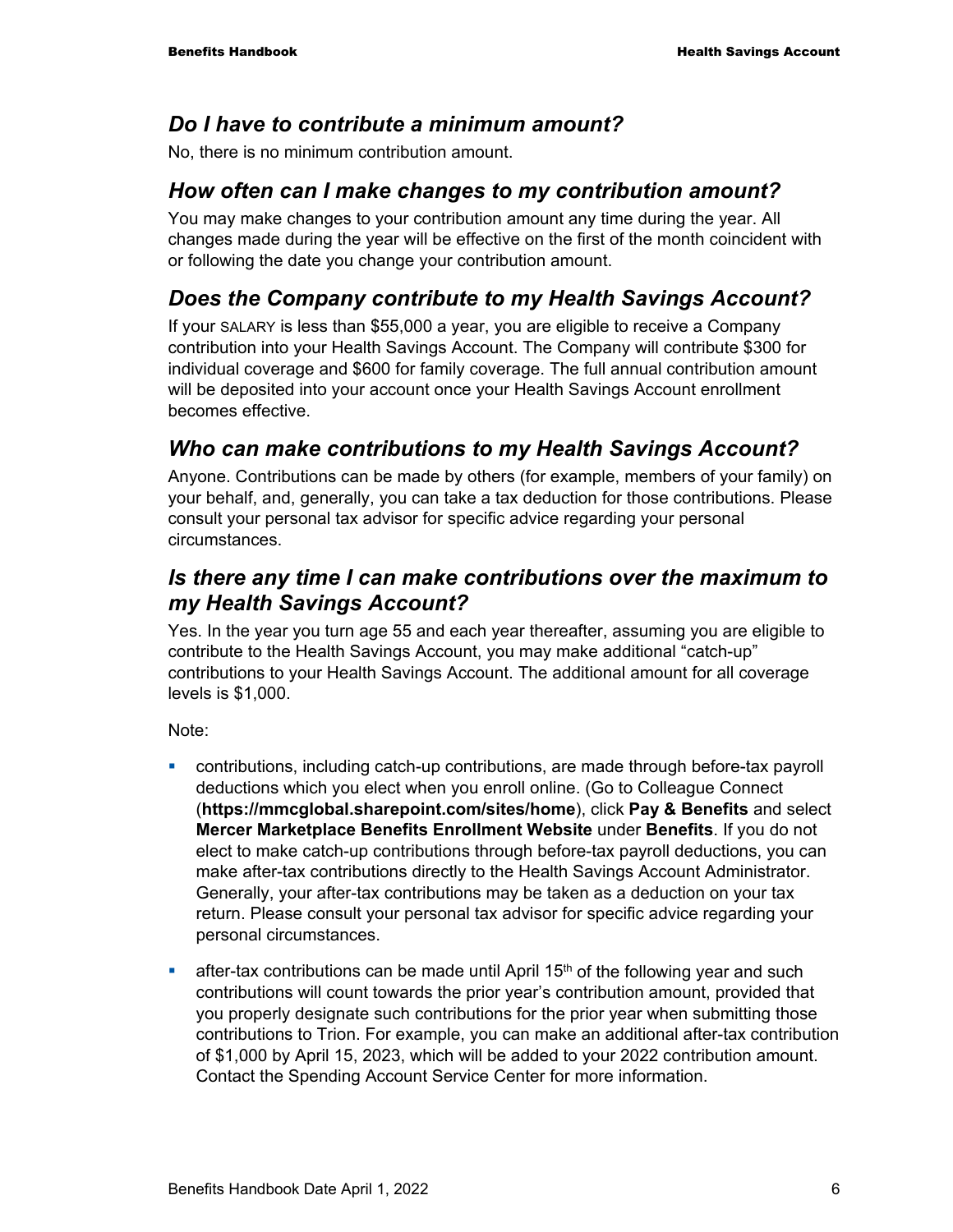If you have less than 12 months of coverage under the Marsh & McLennan Companies \$1,500 Deductible Plan or \$2,850 Deductible Plan, your "catch-up" contribution will be prorated based on the number of full months that you have coverage under the Marsh & McLennan Companies \$1,500 Deductible Plan or \$2,850 Deductible Plan.

### Contribution Limits

#### *Who is responsible for keeping track of my contribution limits?*

You are responsible for keeping track of your contribution limits.

#### *What happens if I contribute more than the legally allowed maximum?*

If you contribute more than the law allows to the Health Savings Account or another Health Savings Account, then it is your responsibility to notify the applicable health savings account administrator of the excess contribution and to request the withdrawal of the excess contribution and any net income attributable to the excess. Please consult your personal tax advisor for specific advice regarding your personal circumstances.

You must withdraw contributions to your Health Savings Account that are in excess of the IRS contribution limits. Otherwise, the amount over the legally-allowed maximum will be subject to an excise tax. A pro-rata portion of earnings must be withdrawn also. For Health Savings Account specific requirements under IRC Section 223, see IRS Publication 969. IRS publications are available at www.irs.gov or by calling the IRS at +1 800 829 3676.

You must pay income tax on the withdrawn amount, but may not be required to pay the 6% excise tax on excess contributions. For more information see IRS Publication 969. IRS publications are available at www.irs.gov by calling the IRS at +1 800 829 3676. Please consult your personal tax advisor for specific advice regarding your personal circumstances.

### *Contribution Limits If More Than One Health Savings Account*

#### *What is my contribution limit if I have more than one Health Savings Account?*

Your total contribution limit does not change because all Health Savings Account contributions are aggregated.

#### *How do I coordinate my contribution limit among my Health Savings Accounts?*

You can coordinate your contribution limit among your Health Savings Accounts any way you would like. It's your responsibility to make sure that your total contributions don't exceed the total limit on Health Savings Account contributions.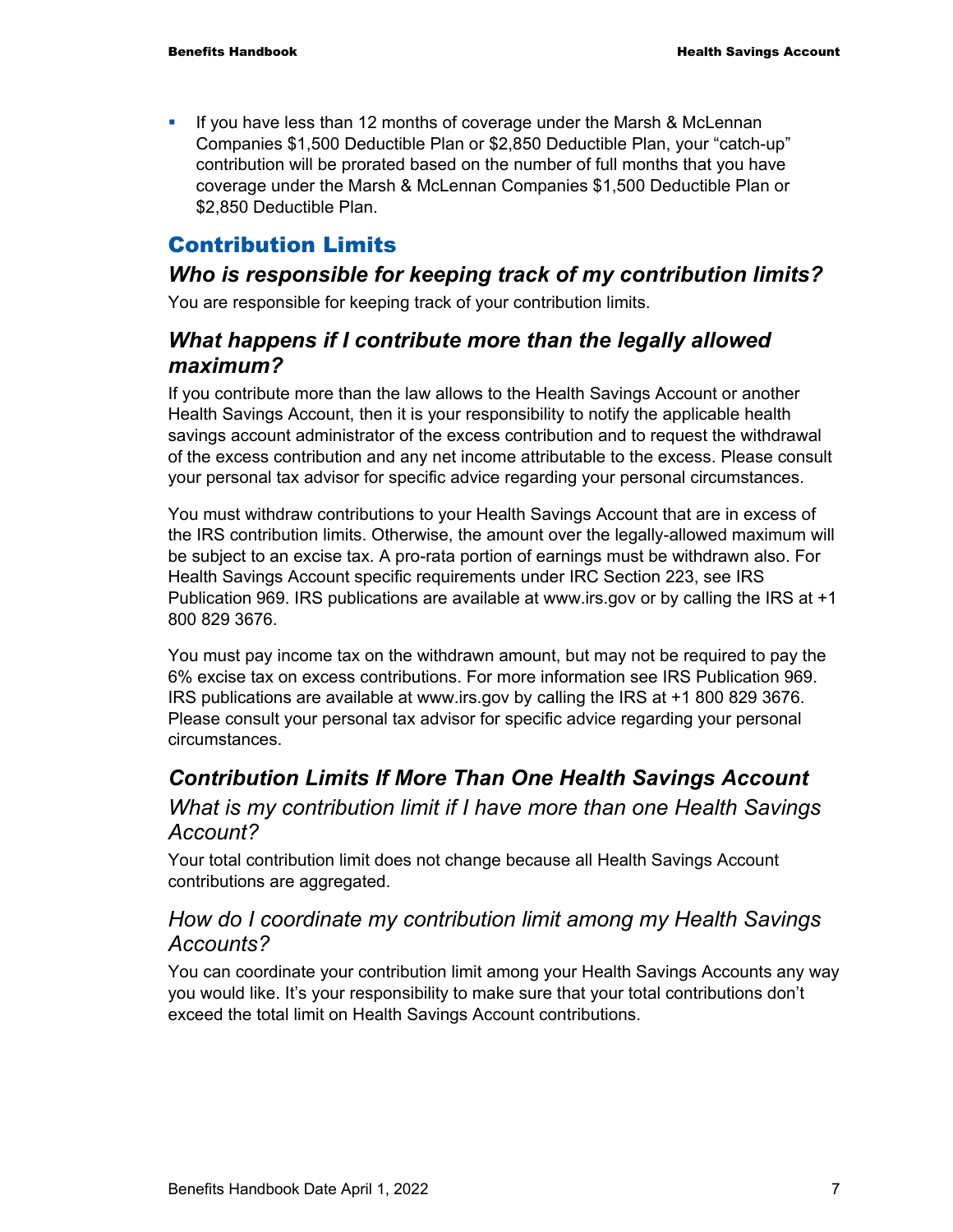#### *Contribution Limits for Married Couples*

*My spouse also contributes to a Health Savings Account; is there a limit to how much I can contribute to my Health Savings Account?* 

Yes. How much you can contribute depends on what type of health care coverage you and your spouse have.

#### *What is my maximum contribution if my spouse and I each have family high deductible health plan coverage?*

Your combined contributions cannot exceed the maximum annual Health Savings Account contribution for family coverage, plus any applicable catch-up contributions.

Health Savings Account contributions (other than catch-up contributions) are divided equally between you and your spouse unless you and your spouse agree on a different division. Thus, you and your spouse can divide the annual Health Savings Account contribution in any way you want, including allocating nothing to one of you.

#### *What is my maximum contribution if my spouse and I each have individual high deductible health plan coverage?*

Your maximum contribution is equal to the maximum annual Health Savings Account contribution for individual coverage, plus any applicable catch-up contributions.

#### *What is my maximum contribution if I have family high deductible health plan coverage and my spouse has individual, non-high deductible health plan coverage?*

If you participate in the Marsh & McLennan Companies \$1,500 Deductible Plan or \$2,850 Deductible Plan, you can contribute up to the maximum annual Health Savings Account contribution for family coverage, plus any applicable catch-up contributions. Because your spouse has individual, non-HIGH DEDUCTIBLE HEALTH PLAN coverage, your spouse may not contribute to a Health Savings Account. You are not eligible to establish a Health Savings Account if you or a family member elects a traditional Health Care Flexible Spending Account in the same calendar year.

#### *My spouse and I both work for the Company and have family coverage under the Marsh & McLennan Companies \$1,500 Deductible Plan or \$2,850 Deductible Plan; how much can I contribute to the Health Savings Account?*

Your combined contributions cannot exceed the maximum annual Health Savings Account contribution for family coverage, plus any applicable catch-up contributions.

Health Savings Account contributions for family coverage (other than catch-up contributions) are divided equally between you and your spouse unless you and your spouse agree on a different division. Thus, you and your spouse can divide the annual Health Savings Account contributions in any way you want, including allocating nothing to one of you.

You cannot receive tax-free withdrawals for the same claim from both your and your spouse's accounts.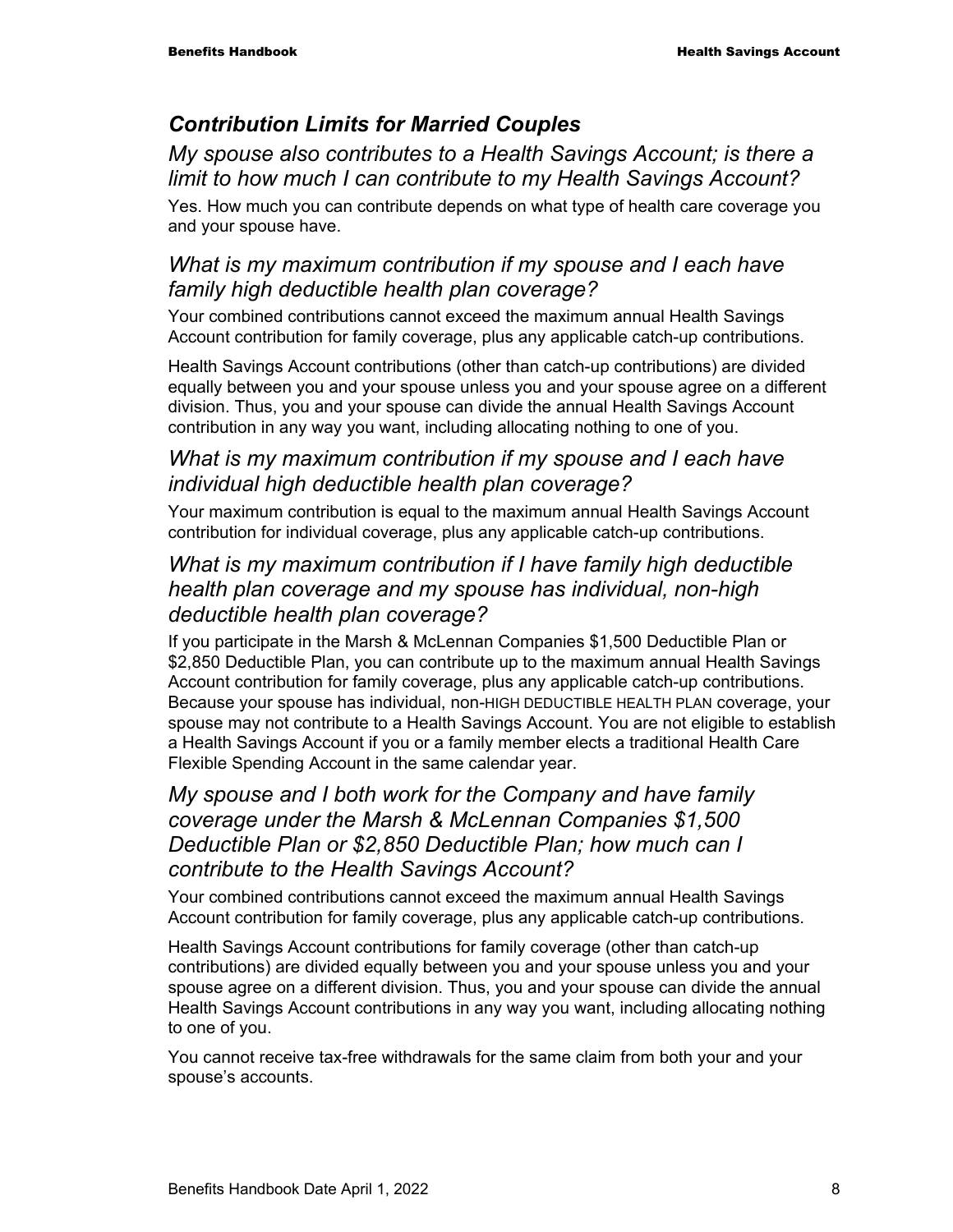#### Investment Options

#### *Are investment options available?*

Yes, investment options are available to those with account balances in excess of \$1,000.

#### *How do I learn more about available investment options?*

To learn about available investment options, log into the Spending Account Service Center. From the home page of the Spending Account Service Center, select **Manage Investments**.

#### *Is there an investment maintenance fee if I invest my Health Savings Account?*

No, you are not responsible for any flat-rate investment maintenance fees, but a custodial management fee of 0.0625% on the investment balance is assessed quarterly.

#### *Will there be an automatic "sweeping" feature into the Health Savings Account Investment Account once the investment threshold has been met?*

Yes, but only if you select the auto-sweep feature. You can select the auto-sweep feature when you make your investment elections through Setup Investment Transfers on the Trion Spending Account Service Center. Once the auto-sweep feature is selected, the "sweeping" feature into the investment account happens automatically once the Health Savings Account balance reaches the investment threshold of \$1,000. Your Health Savings Account balance will automatically transfer amounts over \$1,000 into the investment funds that you have specified. You have the option to increase your threshold amount above the \$1,000 default amount in increments of \$100.

### When Contributions Start

#### *When will my Health Savings Account before-tax contributions start?*

Your before-tax Health Savings Account contributions will start on:

- the first of the month coincident with or following your eligibility date as long as you are actively employed. Your contributions will be prorated based on the number of full months remaining in the calendar year and your level of coverage under the Marsh & McLennan Companies \$1,500 Deductible Plan or \$2,850 Deductible Plan, or
- January 1 if you enroll during ANNUAL ENROLLMENT.

Contributions do not continue automatically from PLAN YEAR to plan year; you have to enroll during the annual enrollment period to contribute to your Health Savings Account each year.

Withdrawals for expenses incurred before your account is established cannot be made on a tax-free basis.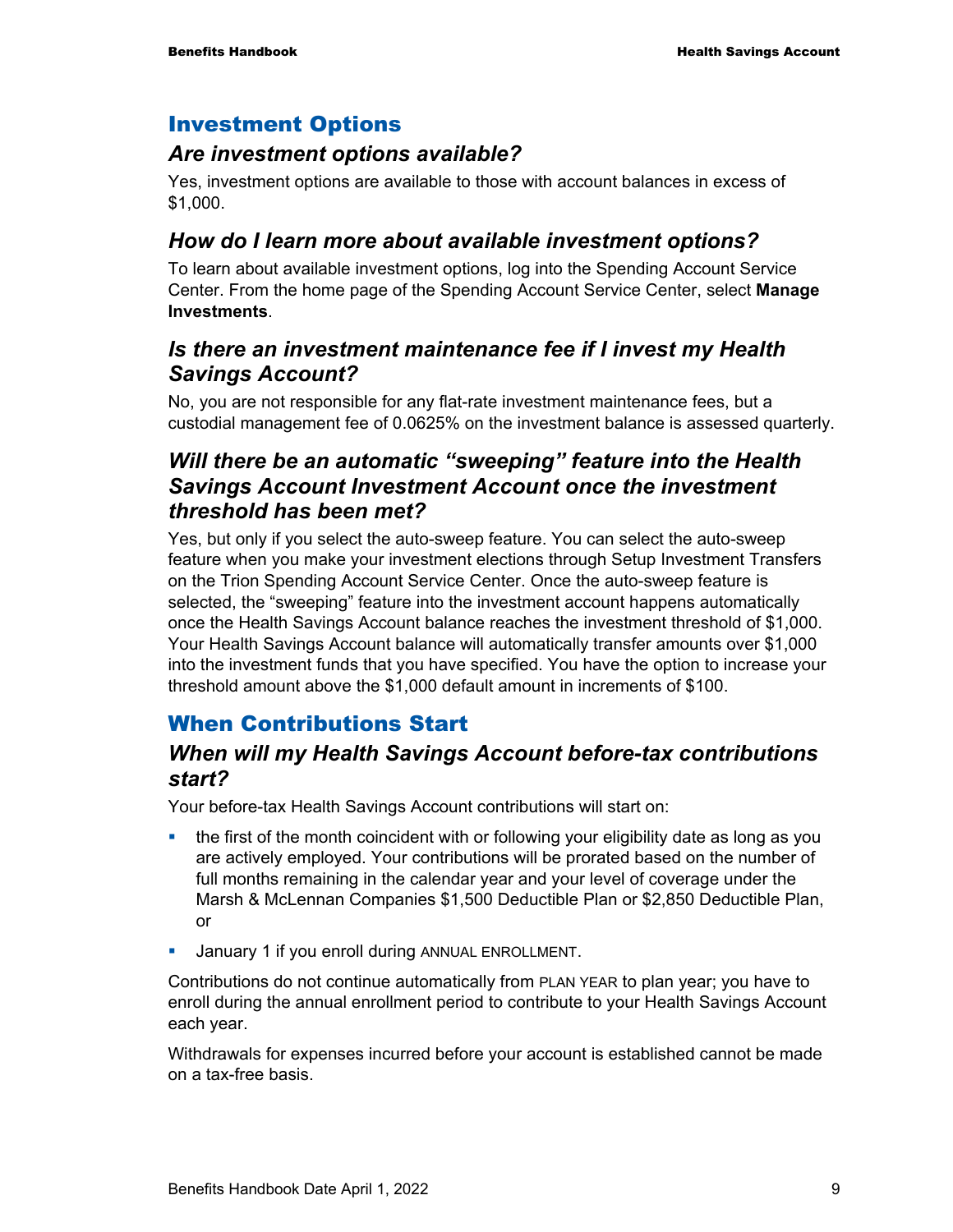#### *When will I receive my Health Savings Account Company contributions?*

The Company contribution will be deposited into your Trion Health Savings Account in January 2022, if you enroll during Annual Enrollment, otherwise soon as administratively feasible once your HSA election is effective.

You are not required to make contributions to the Health Savings Account; however, you need to open a Health Savings Account with Trion to receive the Company contribution. If you choose to open a Health Savings Account with another bank, you will not be eligible for the Company contribution and you will need to make after-tax contributions and then deduct them on your tax return.

### *When are contributions deposited in my account?*

Your contributions will be deducted each pay period (beginning on the first of the month) and deposited into your account.

#### *When may I make after-tax contributions to my Health Savings Account?*

You may make after-tax contributions directly to the Health Savings Account Administrator if:

- your contributions have been prorated because you established a Health Savings Account during the year and you were otherwise eligible to make Health Savings Account contributions in the months prior to establishing your Health Savings Account, or
- you are eligible for catch-up contributions and do not elect to make catch-up contributions through before-tax payroll deductions, or
- **•** you are on an authorized unpaid leave of absence.

#### *What happens to my Health Savings Account if I am on an authorized unpaid leave of absence?*

While you are on an authorized unpaid leave of absence, you may continue to contribute to your Health Savings Account if you meet all the eligibility criteria, including not being enrolled in any Medicare benefit. However, you can contribute to the Health Savings Account only on an after-tax basis by making a contribution to your Health Savings Account via the Spending Account Service Center. Generally, you will be able to claim a deduction for your after-tax contributions to your Health Saving Account when you file your taxes. Please consult your personal tax advisor for specific advice regarding your personal circumstances. If you are enrolled in the \$1,500 Deductible Plan or \$2,850 Deductible Plan and want to contribute to a Health Savings Account while on an authorized unpaid leave of absence, you must contact the Health Savings Account Administrator, Trion, directly by calling +1 866 324 4087.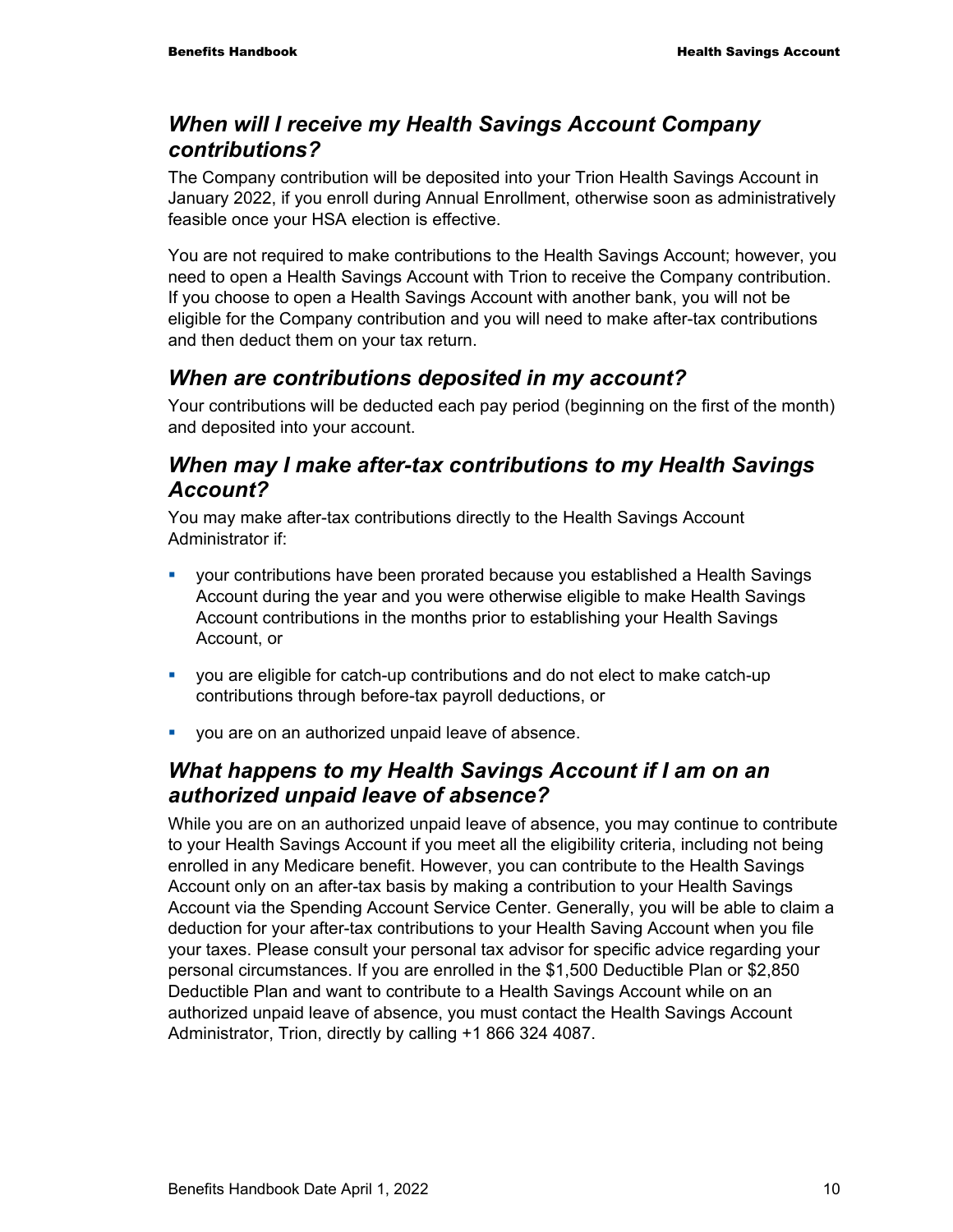When you return from your authorized unpaid leave of absence, your contributions will be adjusted automatically so that you reach your annual contribution amount. If you made after-tax contributions to your Health Savings Account during your authorized unpaid leave of absence, those contributions will not be considered when your payroll contributions are automatically adjusted. It is your responsibility to make sure that your total contributions do no exceed the total annual on Health Savings Account contributions.

You may continue to make withdrawals from your Health Savings Account while on an authorized unpaid leave of absence.

### When Contributions End

### *When do contributions to my Health Savings Account end?*

Your before-tax contributions end on the first of the following to occur:

- the date you no longer meet the eligibility requirements
- $\blacksquare$  the date you terminate employment
- $\blacksquare$  the date of your death
- $\blacksquare$  the date the Plan is terminated.

You can make contributions to your Health Savings Account on an after-tax basis directly to the Health Savings Account Administrator as long as you meet the tax requirements to contribute to a Health Savings Account.

#### *Upon termination, do I have to pay back any portion of the Company contribution?*

No, if you received a Company contribution and you leave the Company, you do not need to pay back any portion of the Company contribution.

#### *Upon termination, do I have to pay a fee to participate in this plan?*

Yes. A \$4.00 monthly administrative fee to maintain your account will apply.

#### *How do I pay the monthly administrative fee?*

The \$4.00 monthly administrative fee is automatically deducted from your Health Savings Account.

#### *What happens when I become covered by Medicare?*

If you become covered by any Medicare benefit, you are no longer eligible to contribute to the Health Savings Account.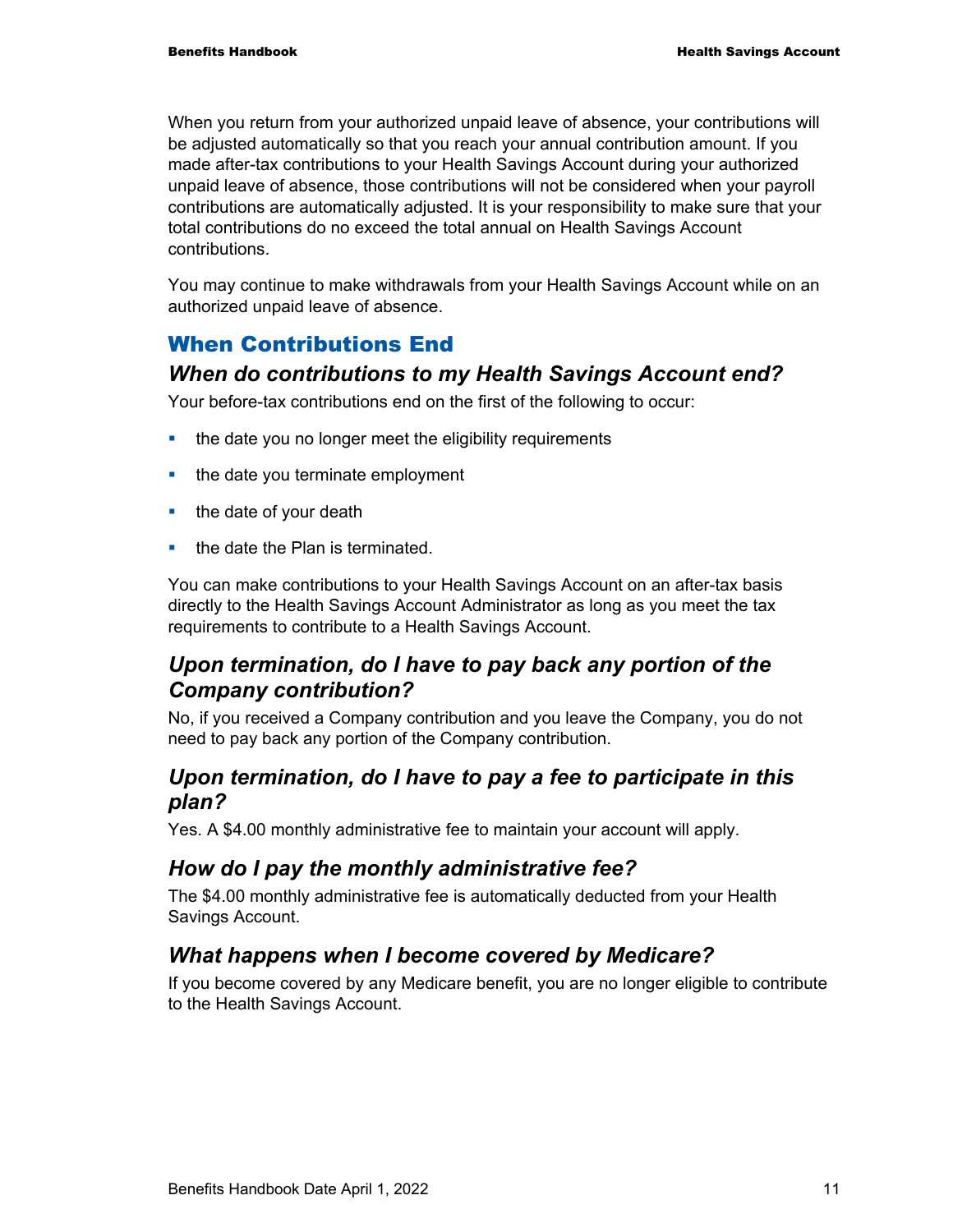#### *Do I forfeit any money in my Health Savings Account when I terminate my employment with the Company?*

Amounts contributed to your Health Savings Account belong to you. Health Savings Account balances are non-forfeitable and are always fully vested.

### *If I terminate my employment with the Company can I continue making contributions to the Health Savings Account if I am on COBRA?*

As long as you elect COBRA coverage for your Marsh & McLennan Companies \$1,500 Deductible Plan or \$2,850 Deductible Plan or have other HIGH DEDUCTIBLE HEALTH PLAN coverage and meet the other tax requirements to contribute to the Health Savings Account, you can make contributions to your Health Savings Account on an after-tax basis directly to the Health Savings Account Administrator. Generally, you will be able to claim a deduction for your after-tax contributions to your Health Savings Account when you file your taxes. Please consult your personal tax advisor for specific advice regarding your personal circumstances.

### *Transferring Accounts*

#### *Can I transfer my account to another Health Savings Account administrator?*

You can transfer your Health Savings Account to another health savings account administrator in one of two ways:

- **take a rollover distribution by check and transfer your account within 60 days after** the date you received the distribution. You are permitted one rollover distribution during a one-year period.
- transfer your account from trustee-to-trustee. There is no limit on the number of times you can request a trustee-to-trustee transfer.

Contact Trion for details on how to transfer your Health Savings Account. There is a \$25 fee to close your Trion Health Savings Account and transfer it to another health savings account administrator.

Note, though, that contributions deducted each pay period are remitted to the Health Savings Account Administrator chosen by the Company to administer Health Savings Account accounts. Your contributions will not be remitted to another health savings account administrator if you choose to transfer your account.

#### *Can my account be transferred upon my divorce or separation?*

Yes. Please note that, for administrative reasons, if HSA assets are to be split per separation or divorce decree, the ex-spouse must first establish his or her own HSA with another trustee prior to requesting the transfer.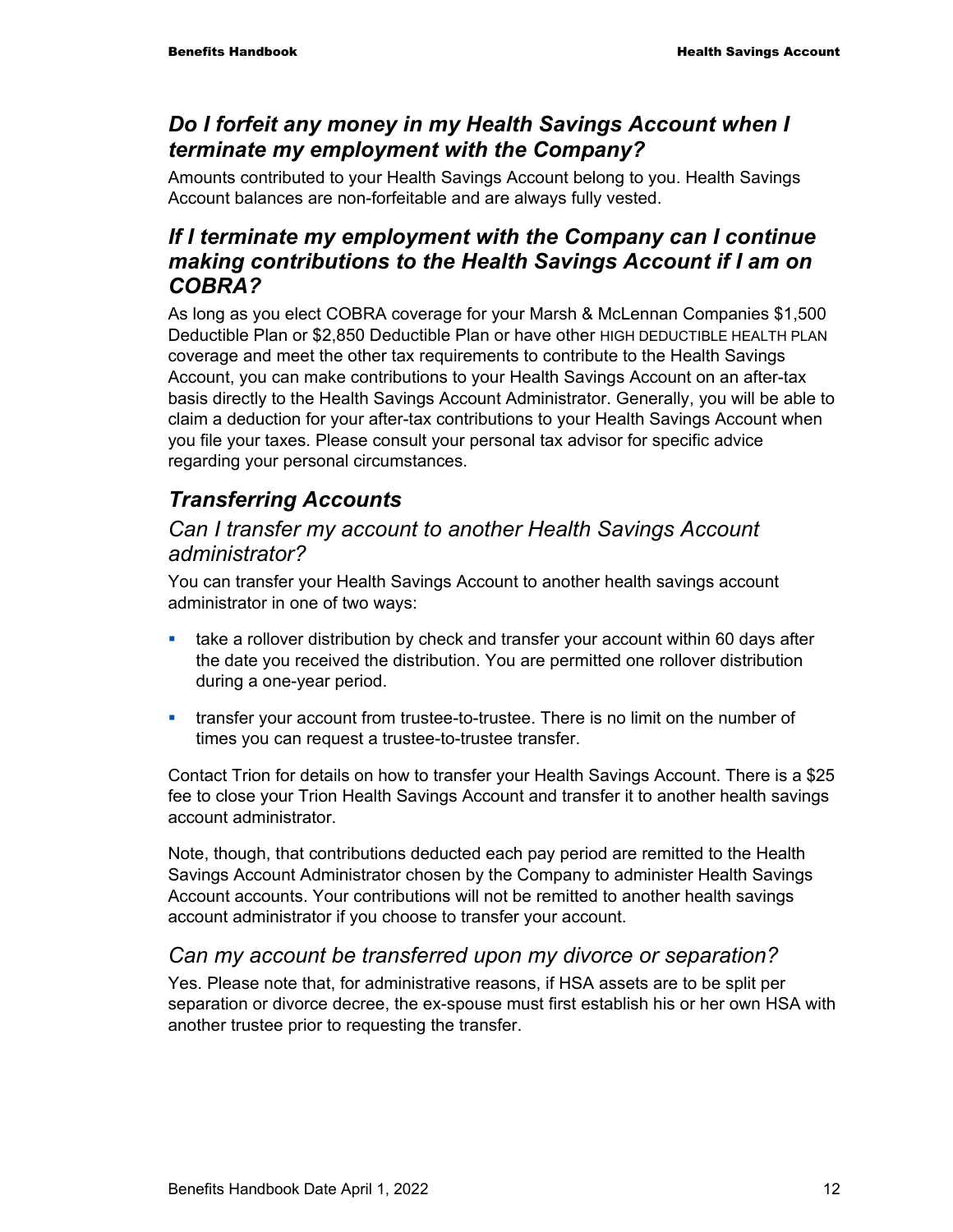#### *In the event of my death, what will happen to my Health Savings Account?*

In the event of your death, your designated beneficiary will receive your account. The tax treatment depends on who you have designated as your beneficiary. For example, if you designate your spouse as your beneficiary, your spouse becomes the owner of the Health Savings Account and the transfer is not subject to taxation. If your designated beneficiary is anyone else, your account ceases to be a Health Savings Account and your beneficiary will receive the fair market value of the Health Savings Account assets as of the date of death as taxable income. Unless your beneficiary is your estate, the taxable amount is reduced by any payments from your Health Savings Account made for your qualified medical expenses, if made within one year after death. Please consult your personal tax advisor for specific advice regarding your personal circumstances before you designate a beneficiary.

#### *How do I designate a beneficiary for my Health Savings Account?*

You can designate a beneficiary for your Health Savings Account online by logging on to the Spending Account Service Center or by completing a Health Savings Account Beneficiary Form. You can obtain a Health Savings Account Beneficiary Form from the Spending Account Service Center or by contracting the Spending Account Service Center at +1 866 324 4087, any business day, from 8:30 am to 5:30 pm ET. Any prior beneficiary designation will not apply to your Trion Health Savings Account.

### Taxes

See the *Participating in Spending Accounts* section for more information about taxes.

#### *Does the additional 20% tax apply to my Health Savings Account withdrawals for nonqualified medical expenses if I am disabled?*

No. The 20% additional tax that generally applies if a withdrawal is not used for qualified medical expenses does not apply when you are disabled. However, the amount of the withdrawal will be included in your taxable income and subject to federal, state and local taxes as applicable. Please consult your personal tax advisor for specific advice regarding your personal circumstances.

#### *Does the additional 20% tax apply to my Health Savings Account withdrawals for nonqualified medical expenses if I am age 65 or over?*

No. The 20% additional tax that generally applies if a withdrawal is not used for qualified medical expenses does not apply when you are at least age 65. However, the amount of the withdrawal will be included in your taxable income and subject to federal, state and local taxes as applicable. Please consult your personal tax advisor for specific advice regarding your personal circumstances.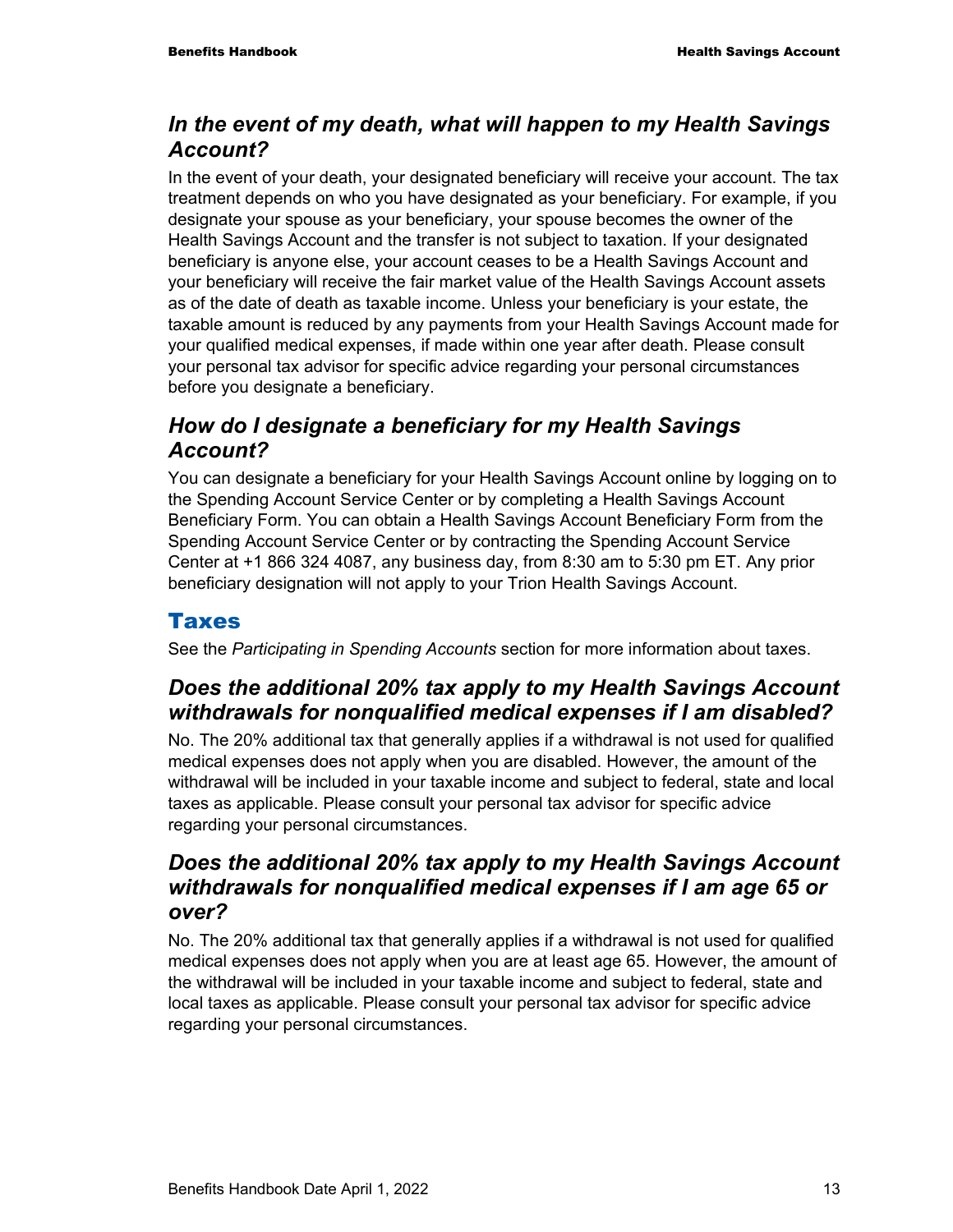#### *Can I deduct my before-tax contributions to my Health Savings Account on my tax return?*

No, only after-tax contributions to the Health Savings Account may be deducted on your income tax return. You did not pay tax on the before-tax payroll contributions so you cannot take a deduction for them. Please consult your personal tax advisor for specific advice regarding your personal circumstances.

#### *Can I claim my expenses paid by the Health Savings Account as a deduction on my tax return?*

No. If you receive tax-free withdrawals from the Health Savings Account, you cannot claim those expenses as a deduction on your federal income tax return. Please consult your personal tax advisor for specific advice regarding your personal circumstances.

## How the Account Works

You contribute to your account through payroll deductions on a before-tax basis. You can make a tax-free withdrawal up to the balance available in your account to cover qualified medical expenses.

You may also use your account to pay for non-qualified medical expenses, although withdrawals for such expenses are subject to federal, state, and local taxes, as applicable, and in most cases a penalty tax.

Any unused balance in your account at year-end remains in your account, even if you do not participate in the Marsh & McLennan Companies \$1,500 Deductible Plan or \$2,850 Deductible Plan next year.

#### Withdrawals

In general, you may withdraw from your Health Savings Account for qualified medical expenses on a tax-free basis for yourself as the employee covered by a HIGH DEDUCTIBLE HEALTH PLAN, your spouse (even if he or she is not covered by a high deductible health plan), and your qualifying family members (even if not covered by a high deductible health plan).

Withdrawals for services and items other than qualified medical expenses are subject to federal, state, and local taxes, as applicable, and an additional 20% penalty unless the withdrawal occurs after you reach age 65, are disabled or die.

For guidelines on qualified medical expenses under Internal Revenue Code Section 213, see IRS PUBLICATION 502. However, some items listed in this publication are not reimbursable under the Health Savings Account (e.g. premiums, except for COBRA premiums, Medicare premiums, health premiums while you are receiving unemployment insurance, retiree medical plan premiums other than for Medigap insurance and certain long term care insurance premium amount). For Health Savings Account specific requirements under IRC Section 223, see IRS Publication 969. IRS publications are available at www.irs.gov or by calling the IRS at +1 800 829 3676. You may also check with the Health Savings Account Administrator if you have questions about reimbursable expenses.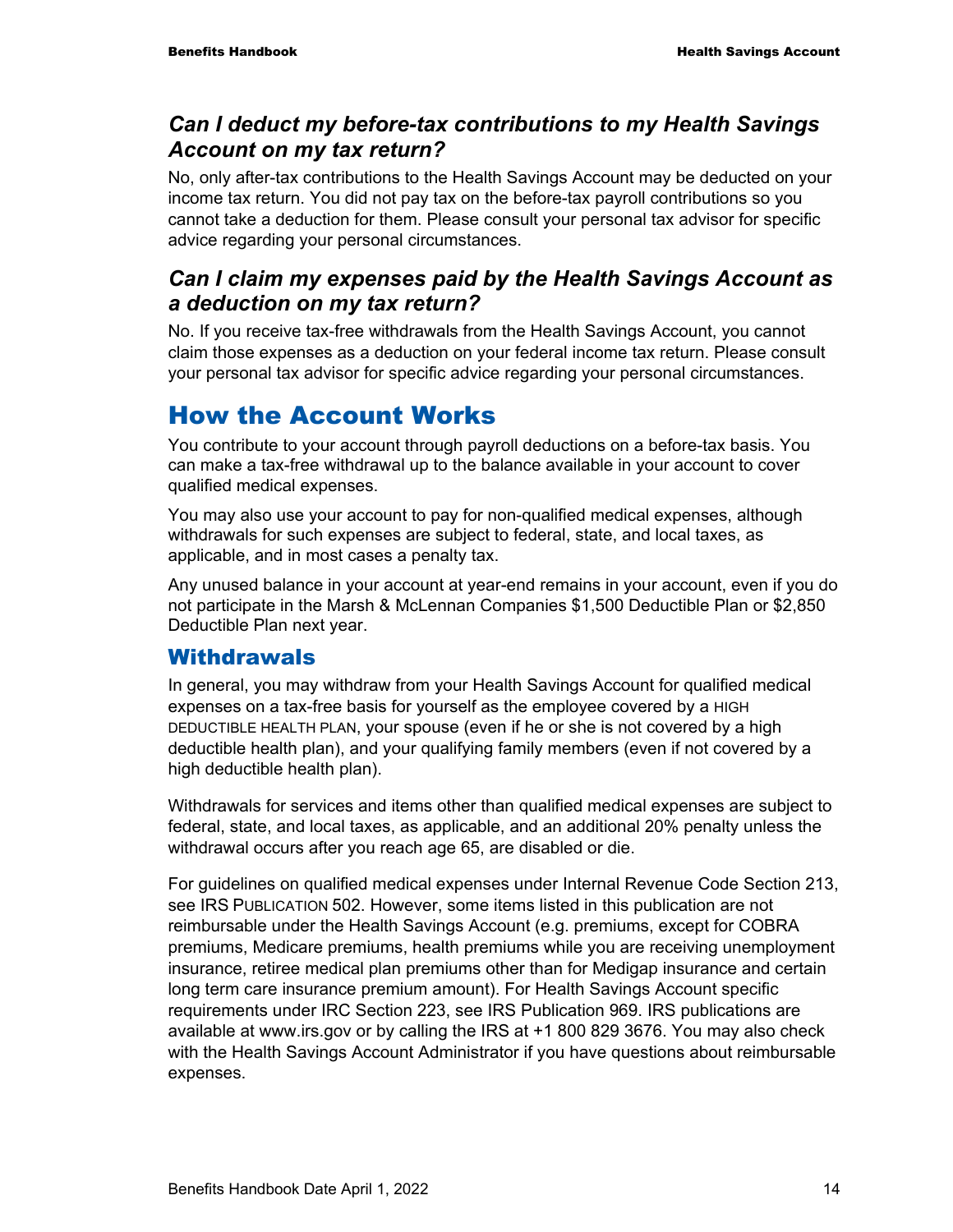#### *Who are my qualifying family members?*

According to the IRS, a qualifying family member includes any person who qualifies for tax-free health plan benefits, including any of the following individuals:

- vour spouse
- a person for whom you can claim an exemption on your federal taxes
- **a** person who meets all of the following criteria:
	- − is your child (by birth or adoption), stepchild or foster child; your sibling or, stepsibling; or the descendant of your child, stepchild, foster child or sibling
	- − lives with you for more than half the year
	- − doesn't provide more than half his or her own support for the year
	- − is your dependent for tax purposes
	- − is either a US citizen, national, or resident; a resident of Canada or Mexico; or a child being adopted by a US citizen or national who shares that individual's home as a member of the household
- another person (e.g., relative, domestic partner, same-sex spouse) who meets all of the following criteria:
	- − receives more than half of his or her support from you during the calendar year
	- − can't be claimed as anyone's "qualifying child" dependent
	- − is your relative or, if the person is not your relative, he or she must live with you for the entire calendar year as a member of your household (except for temporary reasons such as vacation, military service or education) and the relationship cannot be in violation of local law
	- − is either a US citizen, national, or resident; a resident of Canada or Mexico; or a child being adopted by a US citizen or national who shares that individual's home as a member of the household

You can make withdrawals for eligible expenses for you, your spouse or your qualifying family members.

Unless your domestic partner and his or her children qualify for tax-free health plan benefits (as described above), the federal government does not permit you to use your Health Savings Account for eligible expenses incurred by your domestic partner or his or her children.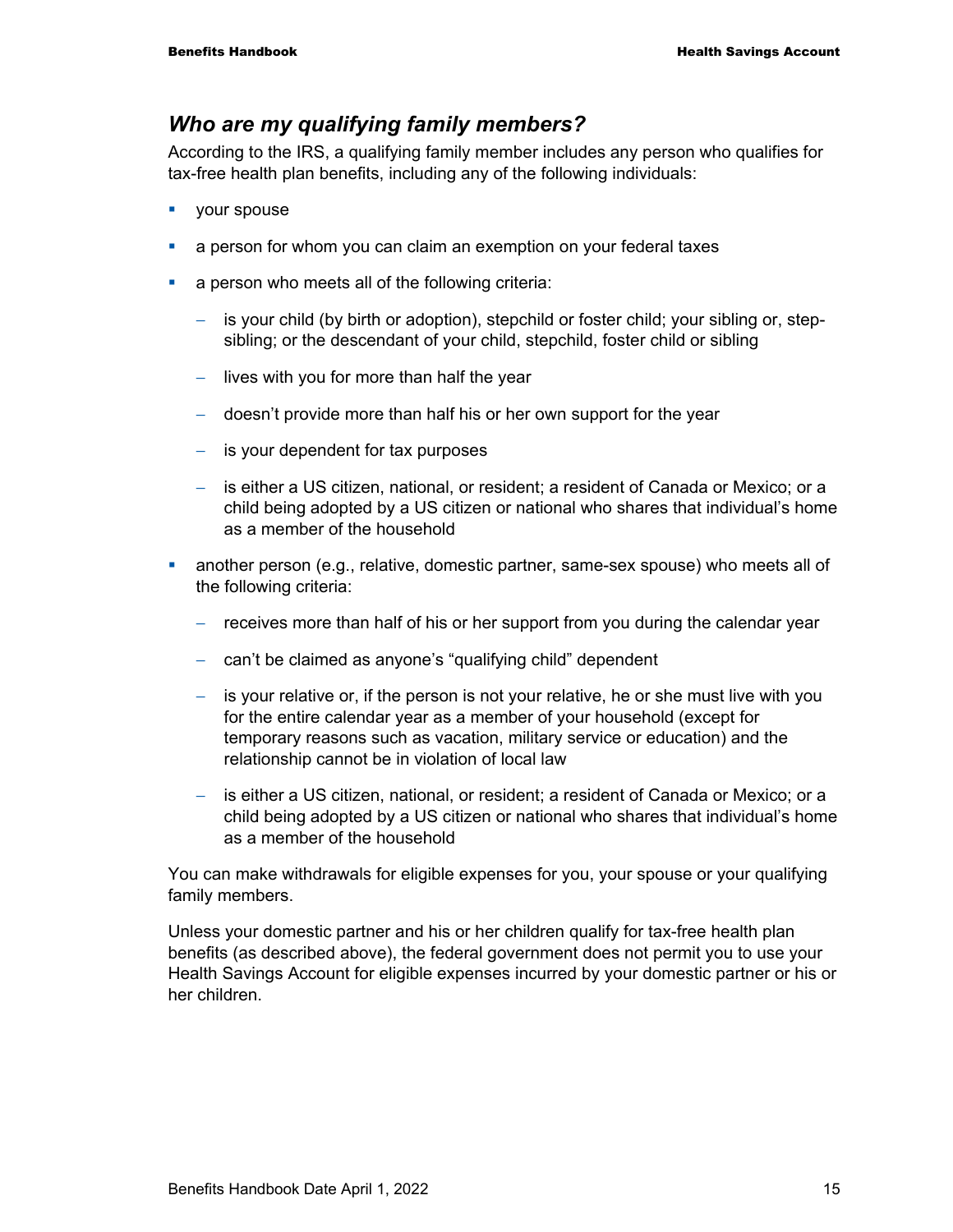### *Can I use my Health Savings Account contributions for an eligible family member who is not my tax dependent under the Affordable Care Act eligibility rules?*

No. Under the Affordable Care Act eligibility rules, health plans must cover adult dependents until they reach age 26, but the tax law did not change. If you have an eligible family member who is not a dependent for tax purposes, you will pay a 20% penalty *plus* taxes if you use the before-tax dollars from your Health Savings Account to pay for health care expenses for that family member.

Contact the Health Savings Account Administrator if you have questions about tax dependents and the rules that apply to your Health Savings Account. Please consult your personal tax advisor for specific advice regarding your personal circumstances.

### *Do I need to file a claim for qualified Health Savings Account expenses?*

No. You pay for qualified expenses using your Prepaid MasterCard<sup>®</sup> Card, by requesting a distribution from your account online at the Spending Account Service Center or by using Trion's mobile app, Spending Account Mobile Center.

Although you do not file a claim when using the Prepaid MasterCard®, the Spending Account Service Center or the Spending Account Mobile Center, be sure to keep records (for example, receipts) so that you can prove to the Internal Revenue Service that the withdrawals are for qualified medical expenses that were not otherwise reimbursed.

### *What is the Prepaid MasterCard®?*

The Prepaid MasterCard® is a special-purpose MasterCard® that gives you a way to pay for eligible expenses. The Prepaid MasterCard® lets you electronically access the amounts you have contributed to your Health Savings Account wherever MasterCard® is accepted.

Trion will provide two (2) Prepaid MasterCards®. Additional or replacement cards are available for a \$10.00 fee (come in packages of 2 cards) charged directly to your account. If you participate in more than one account, the fee would be charged first to your Limited Purpose Health Care Flexible Spending Account, then your Dependent Care Flexible Spending Account before being charged to your Health Savings Account.

## *How do I pay for qualified expenses?*

You can use the Prepaid MasterCard® at point of service to pay for eligible expenses without needing to submit requests for payment. When you use the Prepaid MasterCard®, the funds are automatically deducted from your Health Savings Account for payment. Using the Prepaid MasterCard® reduces out-of-pocket payments and paperwork, as well as the need to wait for distributions.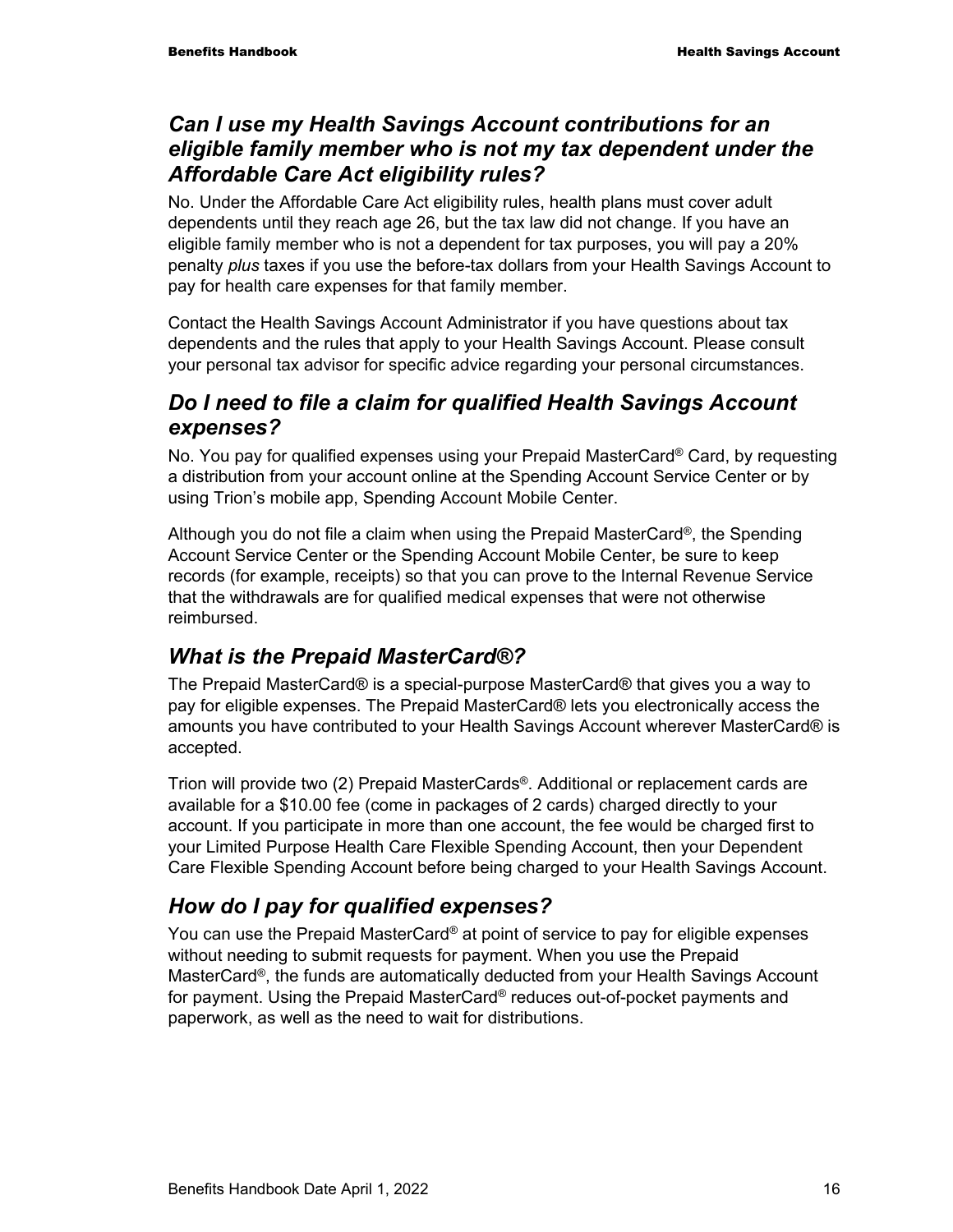Alternatively, you can request a distribution from your account online at the Spending Account Service Center or by using the mobile app at Spending Account Mobile Center for your Android or iPhone (also compatible with iPad® and iPod touch®).

Be sure to keep records (for example, receipts) so that you can prove to the IRS that the withdrawals are for qualified medical expenses that were not otherwise reimbursed.

#### *How do I pay for my qualified medical expenses if I forgot my Prepaid MasterCard®?*

If you forgot your Prepaid MasterCard®, pay for your qualified medical expenses out-ofpocket and request a distribution from your account online at the Spending Account Service Center or by using the mobile app at Spending Account Mobile Center for your Android or iPhone (also compatible with iPad® and iPod touch®).

Be sure to keep records (for example, receipts) so that you can prove to the IRS that the withdrawals are for qualified medical expenses that were not otherwise reimbursed.

#### *Can I pay my provider directly if my provider does not accept the Prepaid Mastercard® as a form of payment?*

Yes, you can request a distribution, for qualified medical expenses that have already been incurred from your account online at the Spending Account Service Center or by using the mobile app at Spending Account Mobile Center for your Android or iPhone (also compatible with iPad® and iPod touch®). When you request the distribution, you may opt to have your distribution paid to "Someone Else" and submit your providers name, address, the patient's full name and your account number at the provider's office during the transaction. The HSA Distribution process will send a check from your Health Savings Account directly to your provider's office to pay for your eligible item or service.

#### *What if the amount of my expense is more than I have in my account?*

You can make a purchase or a withdrawal up to the amount you have in your account. If your expenses exceed your account balance, your Prepaid MasterCard® purchase will be denied. You may make another purchase or withdrawal when there is enough in your account to pay it.

#### *How do I pay for doctor's visits?*

Once your medical claim has been processed through the insurance company, the doctor's office will send you a bill requesting payment for the difference between the billed charges and the amount covered by the medical plan. Write your Prepaid MasterCard<sup>®</sup> number on the doctor's bill and submit for payment, or pay for the eligible expense out-of-pocket and request a distribution from your account online at the Spending Account Service Center or by using the mobile app at Spending Account Mobile Center for your Android or iPhone (also compatible with iPad® and iPod touch®).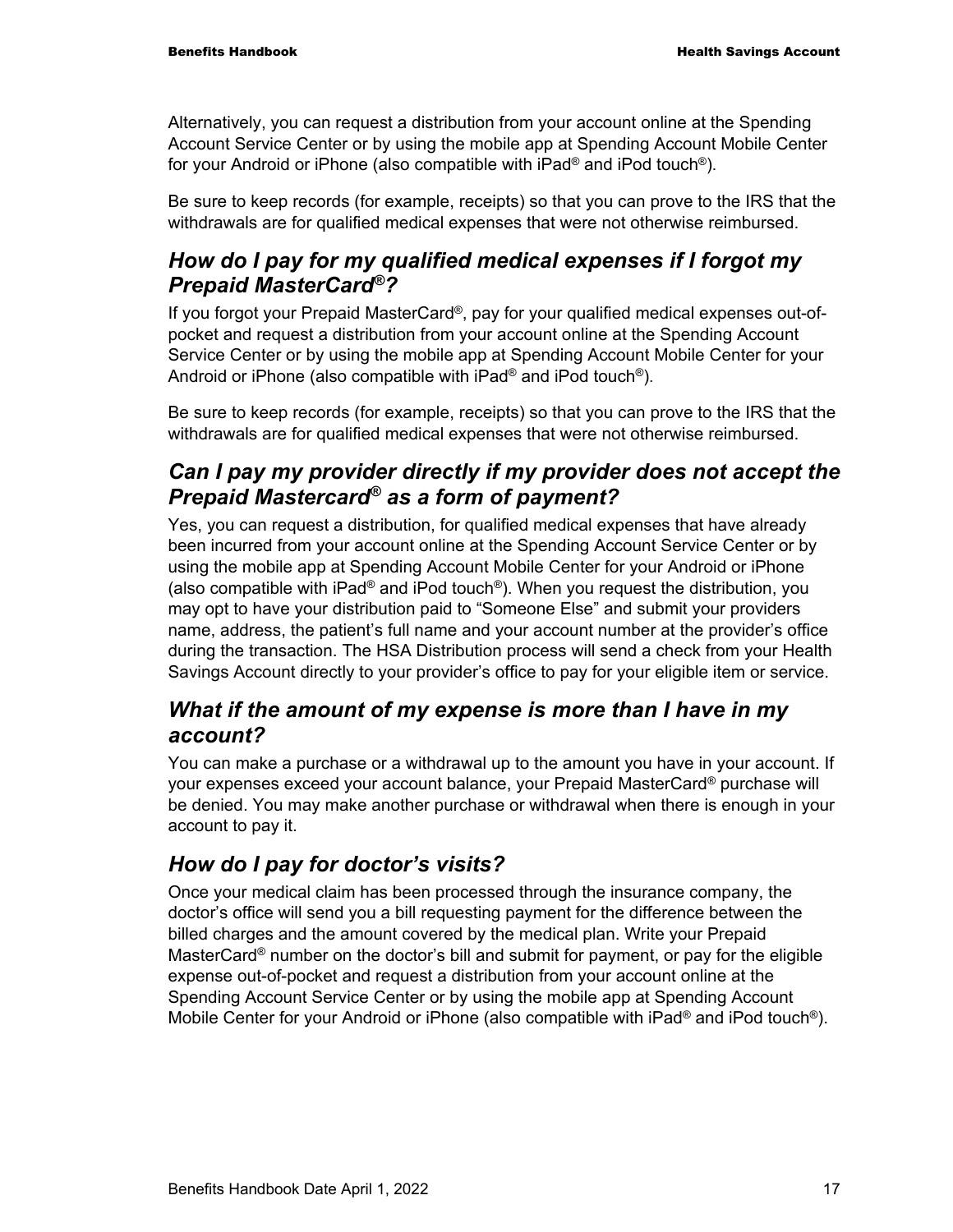#### *Can I withdraw funds before I pay my provider?*

Yes, you can request a distribution, for qualified medical expenses that have already been incurred from your account online at the Spending Account Service Center or by using the mobile app at Spending Account Mobile Center for your Android or iPhone (also compatible with iPad<sup>®</sup> and iPod touch<sup>®</sup>). You cannot get cash with the Prepaid MasterCard® IRS rules say that expenses are incurred only after the service or item has been provided, not when you are actually billed or pay for the service.

Be sure to keep records (for example, receipts) so that you can prove to the IRS that the withdrawals are for qualified medical expenses that were not otherwise reimbursed.

### *Health Savings Account Prepaid MasterCard® How does the Prepaid MasterCard® work?*

The Prepaid MasterCard® works like a debit card, with your account balance(s) stored on it. When you use the Prepaid MasterCard®, the amount of the eligible purchases will be automatically deducted from the applicable account and payment will be electronically transferred to the provider/merchant. Your Prepaid MasterCard® is actually a prepaid card. Since there is no "prepaid" selection available, you should select, "credit." You do not need a PIN and cannot get cash with the Prepaid MasterCard®.

Please be aware that your contributions to the Health Savings Account are funded to the Prepaid MasterCard® as they are deducted from your pay, so it is important to be aware of your account balance in order to avoid card declines at the point of service.

#### *If I have both a Limited Purpose Health Care Flexible Spending Account and a Health Savings Account, how does the Prepaid MasterCard® work?*

The Prepaid MasterCard® has a priority list embedded in it. That means if you have both the Limited Purpose Health Care Flexible Spending Account and a Health Savings Account, funds first will be applied from your Limited Purpose Health Care Flexible Spending Account balance for dental and vision expenses before any dental or vision expenses are applied from your Health Savings Account, as long as you are using your card at a qualifying provider.

The Prepaid MasterCard<sup>®</sup> cannot be used to pay for preventive care or post-deductible qualified medical expenses, so any preventive care and post-deductible qualified medical expenses will be withdrawn from your Health Savings Account. If you prefer to use your Limited Purpose Health Care Flexible Spending Account to pay for preventive care and post-deductible qualified medical expenses, you will have to pay for those eligible expenses out-of-pocket and submit a claim for reimbursement.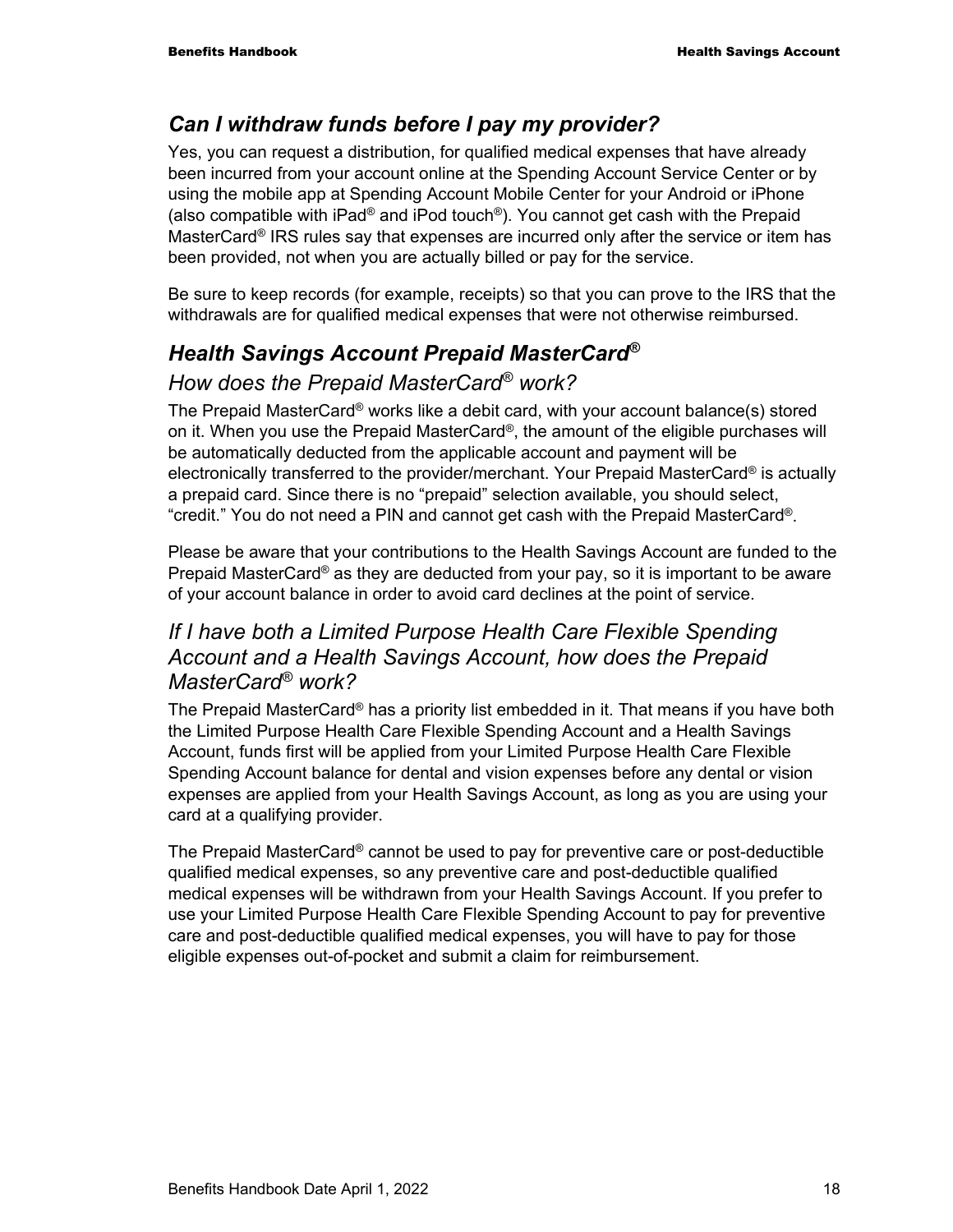As examples:

If you participate in the Limited Purpose Health Care Flexible Spending Account and Health Savings Account and use your Prepaid MasterCard<sup>®</sup> to purchase contact solution at a merchant that is a qualifying provider, the cost of the contact solution will be deducted from your Limited Purpose Health Care Flexible Spending Account balance because the Prepaid MasterCard® prioritizes the Limited Purpose Health Care Flexible Spending Account for dental and vision expenses.

If instead you use your Prepaid MasterCard<sup>®</sup> to purchase contact solution at a merchant that is not a qualifying provider, the cost of your contact solution will be withdrawn from your Health Savings Account because the Prepaid MasterCard® can only be used for the Limited Purpose Health Care Flexible Spending Account at qualifying providers.

Please see the *Limited Purpose Health Care Flexible Spending Account* section of the Benefits Handbook for more information about the Limited Purpose Health Care Flexible Spending Account.

#### *Are there any banking fees associated with the Prepaid MasterCard® and how are they paid?*

Yes, there are standard banking fees associated with the Prepaid MasterCard®, such as non-sufficient funds, stop payment, overdraft, etc. The applicable fees are deducted automatically from your Health Savings Account. Contact Trion for more information about applicable fees and related costs.

#### *Is there a daily withdrawal limit?*

No. As long as you have the amount available in your cash account, there is no withdrawal limit for payment to provider for qualified medical expenses using your Prepaid MasterCard®.

Withdrawals for services and items other than qualified medical expenses are subject to federal, state, and local taxes, as applicable, and an additional 20% penalty unless the withdrawal occurs after you reach age 65, are disabled or die.

#### *Can I make a tax-free withdrawal for expenses incurred before I established the Health Savings Account?*

No. You cannot make tax-free withdrawals from the Health Savings Account for expenses incurred before your account was established. Accounts are established on the first of the month coincident with or following your enrollment as long as you are actively employed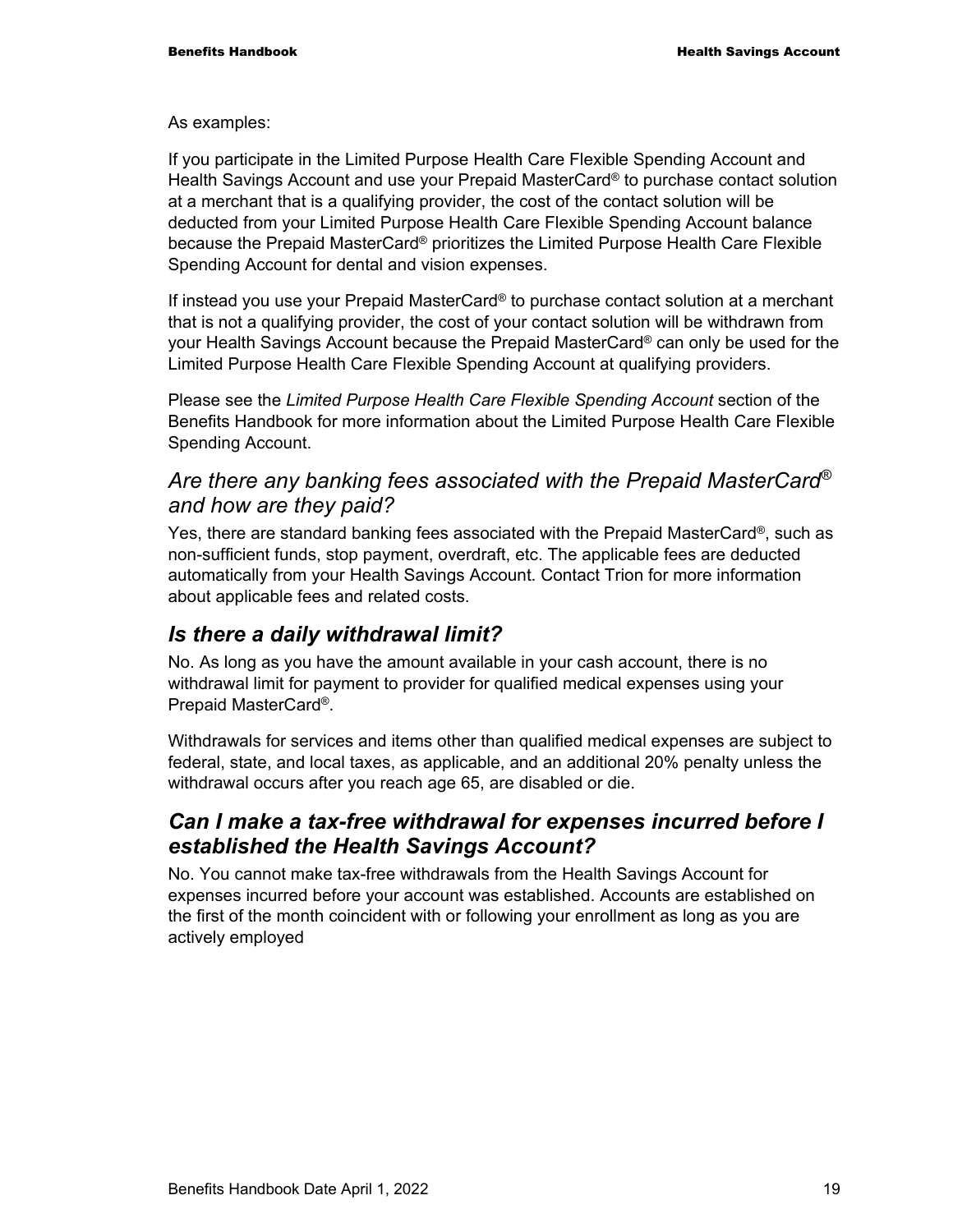#### *Can I make withdrawals from my Health Savings Account if I do not participate in the Marsh & McLennan Companies \$1,500 Deductible Plan or \$2,850 Deductible Plan?*

Yes. Amounts contributed to the Health Savings Account belong to you. Although you cannot contribute to the Health Savings Account unless you participate in the Marsh & McLennan Companies \$1,500 Deductible Plan or \$2,850 Deductible Plan, you may make withdrawals at any time.

### *Can I use the Prepaid MasterCard® for my domestic partner's medical expenses?*

Yes, but only if he or she is your tax dependent. Purchases or withdrawals for a domestic partner or his or her children who are not your tax dependents are considered a non-qualified medical expense and subject to federal, state, and local taxes as applicable and in some cases a 20% penalty.

### *What happens to contributions in my Health Savings Account that I haven't used at year-end?*

Any balance in your account at calendar year end will remain in your account, even if you do not participate in the Marsh & McLennan Companies \$1,500 Deductible Plan or \$2,850 Deductible Plan in the following year. Amounts contributed to the Health Savings Account belong to you and are completely portable. Although you cannot roll the Health Savings Account funds over into an IRA, you can roll the Health Savings Account funds into another Health Savings Account.

## Qualified Medical Expenses

### *Who is responsible for determining whether the withdrawal is for a qualified medical expense?*

You are responsible for determining whether the withdrawal is for a qualified medical expense. If you use the Prepaid MasterCard® to pay for expenses that are not qualified medical expenses, you will be subject to federal, state and local taxes as applicable, and in some cases a 20% penalty tax. You are required both to determine whether withdrawals are used for qualified medical purposes and to report on your annual tax return the amount withdrawn that is used for qualified medical expenses. Neither Marsh McLennan nor Trion will monitor this. Be sure to keep records (for example, receipts) so that you can prove to the IRS that the withdrawals are for qualified medical expenses that were not otherwise reimbursed. Please consult your personal tax advisor for specific advice regarding your personal circumstances.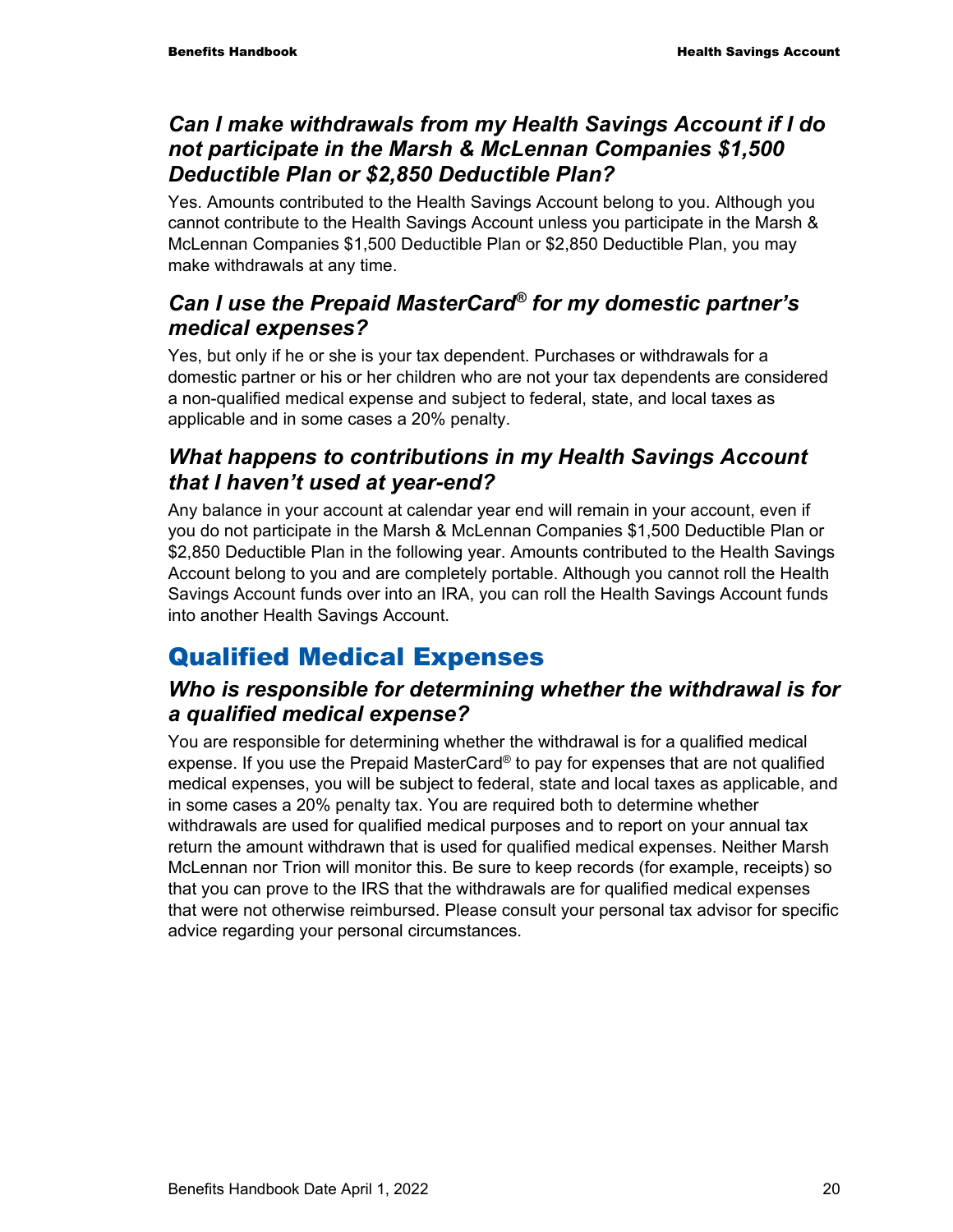#### *What expenses qualify for withdrawals on a tax-free basis?*

You can receive tax-free distributions from your Health Savings Account to pay for qualified medical expenses you incur after you establish the Health Savings Account. Qualified medical expenses are those expenses that would generally qualify for the medical and dental expenses deduction. For guidelines on qualified medical expenses under Internal Revenue Code (IRC) Section 213, see IRS PUBLICATION 502. However, some items listed in this publication are not reimbursable under the Health Savings Account (e.g. premiums, except for COBRA premiums, Medicare premiums, health premiums while you are receiving unemployment insurance, retiree medical plan premiums other than for Medigap insurance and certain long term care insurance premium amounts). For Health Savings Account specific requirements under IRC Section 223, see IRS Publication 969. IRS publications are available at www.irs.gov or by calling the IRS at +1 800 829 3676. You may also check with the Health Savings Account Administrator if you have questions about reimbursable expenses. The following are examples of qualified medical expenses that are covered by IRC Sections 213 and 223:

- medical services provided by medical practitioners and that are not covered by another plan
- charges for medically necessary services not covered by another plan, including but not limited to the following:
	- − deductibles
	- − out-of-pocket expenses
	- − coinsurance
	- − charges exceeding reasonable and customary amounts
	- − charges exceeding plan limits
	- − prescription drug charges
	- − other non-covered charges
	- − all medically necessary prescription drugs and certain other prescription drugs permitted by the IRS (e.g., contraceptives and pre-natal vitamins)
	- − over-the-counter non-prescription medicines, such as allergy and cold medications, aspirin and antacids
	- − eye exams, glasses (frames and lenses), contact lenses and solutions for contact lenses, lubricant eye drops, eye patches and reading glasses
	- − LASIK eye surgery
	- − dental implants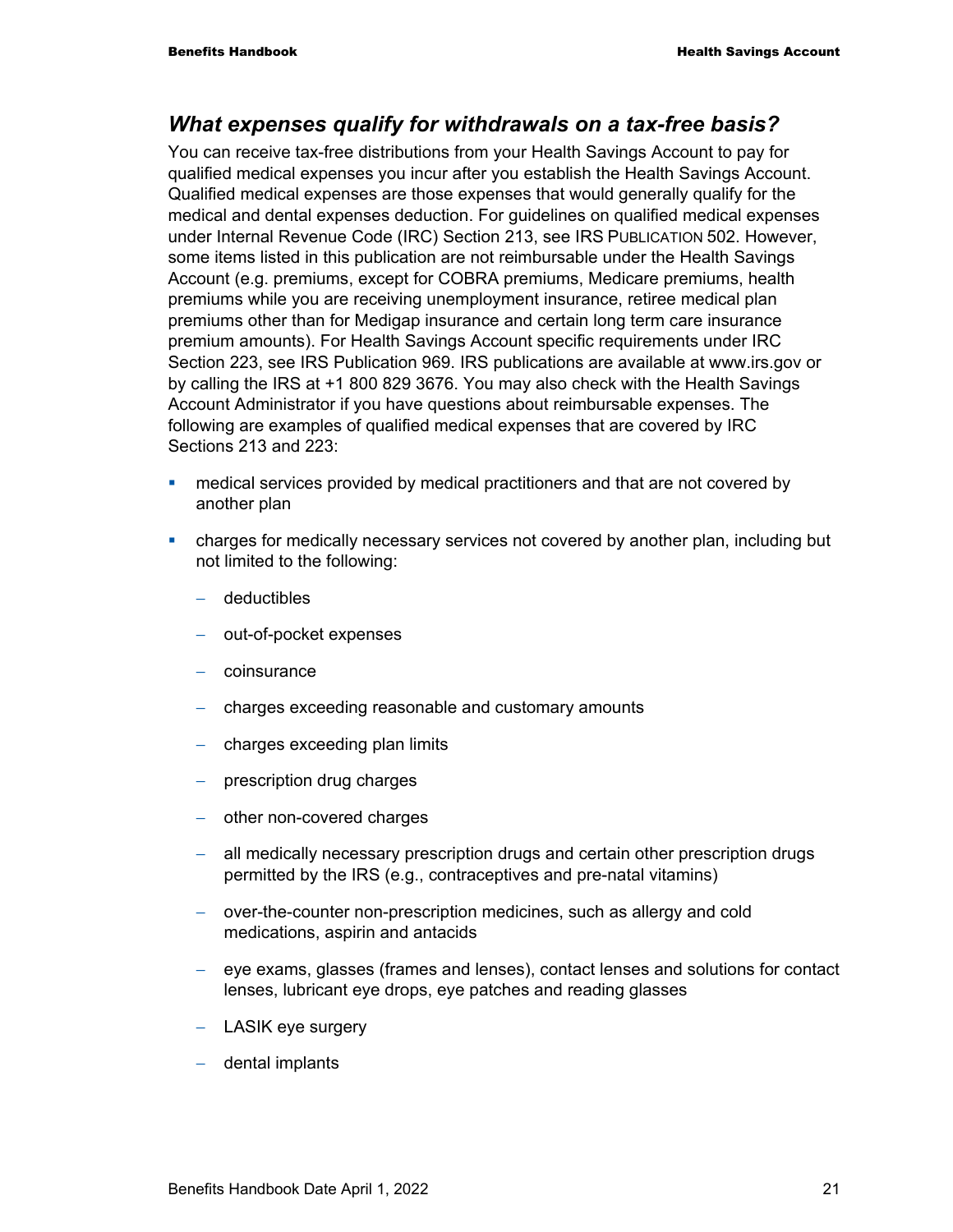- − dental treatment, routine dental care (cleaning, X-rays, fillings, etc.), and overthe-counter products such as denture adhesive, temporary filling and toothache relief (if accompanied by a Letter of Medical Necessity)
- − orthodontia (braces)
- mouth guards
- − hearing exams, hearing aids
- − cost differences between semi-private and private hospital rooms
- − costs for special medical equipment installed in your home, or for home improvements for purposes of medical care, e.g., ramps, support bars, railings, etc. (if accompanied by Letter of Medical Necessity)
- fees for special schools on the recommendation of a physician, including schools for the mentally impaired, physically disabled or individuals with severe learning disabilities
- − transportation (amounts paid for travel primarily for, and essential to, medical care)
- − personal use items if primarily used to prevent or alleviate a physical or mental defect or illness, e.g., Braille books, hearing aids
- − private nursing services rendered in your home or elsewhere
- − smoking cessation programs
- − weight loss programs (if you have a letter from your treating physician indicating medical necessity)
- − long-term care insurance premiums (Note: the tax-free reimbursement cannot exceed the annually adjusted "eligible long-term care premiums" in the Internal Revenue Code. This amount is based on age.)
- − COBRA premiums
- − Medicare premiums
- − health premiums while you are receiving unemployment insurance
- retiree medical plan premiums other than for Medigap insurance.
- **PERIODIATE:** periodic health evaluations, including tests and diagnostic procedures ordered in connection with routine examinations, such as annual physicals
- **•** routine prenatal and well-child care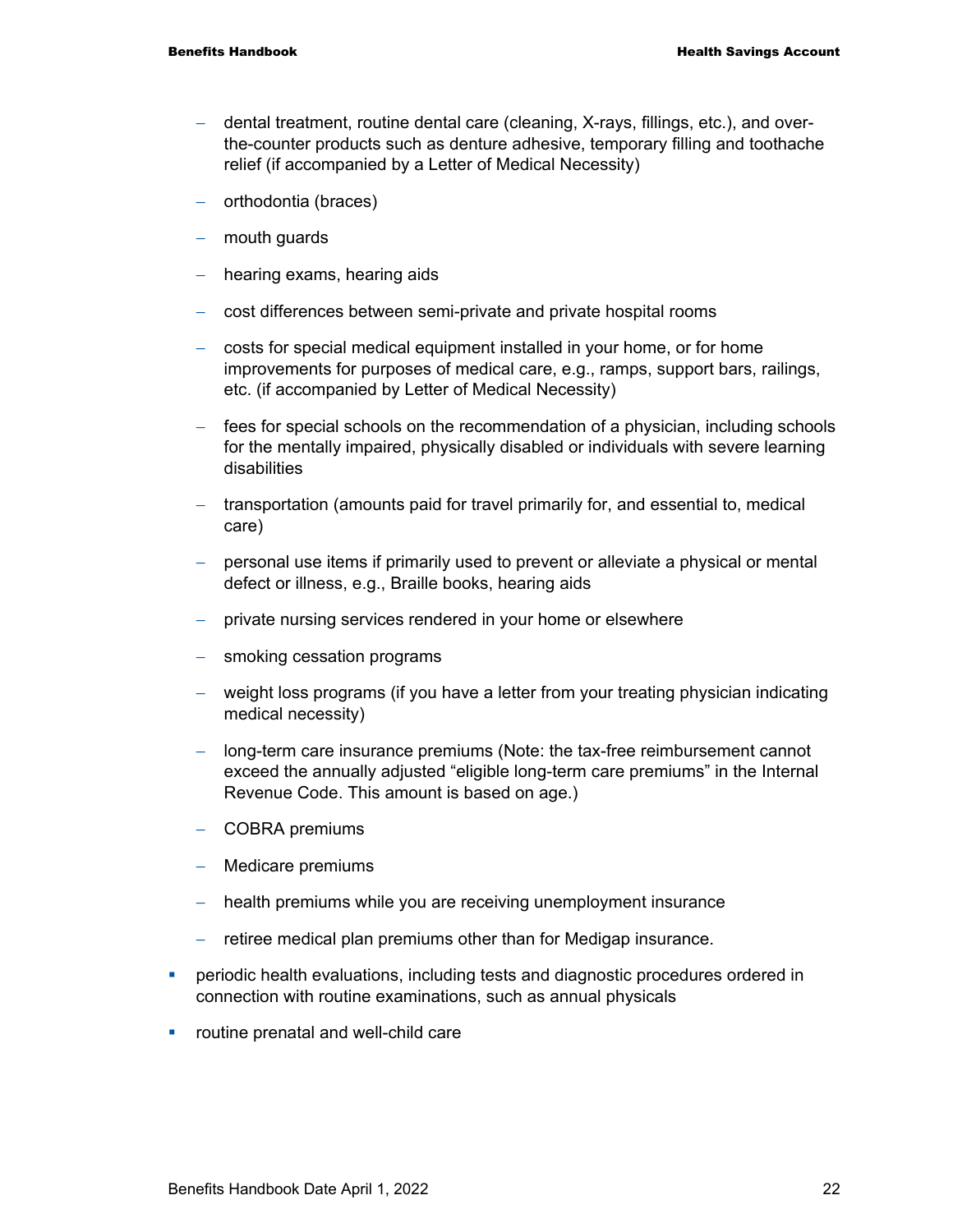- flu shots (if not covered by the Marsh & McLennan Companies \$1,500 Deductible Plan, \$2,850 Deductible Plan, or any other plan)
- **vaccinations**
- **•** child and adult immunizations
- **screenings for conditions such as:** 
	- − cancer
	- − heart and vascular diseases
	- − infectious diseases
	- − mental health conditions
	- − substance abuse
	- − metabolic, nutritional, and endocrine conditions
	- − musculoskeletal disorders
	- − obstetric and gynecological conditions
	- − pediatric conditions
	- − vision and hearing disorders
- **PEDITE:** preventive over-the-counter expenses, such as:
	- − home diagnostic tests or kits for blood pressure, cholesterol screening, diabetes (e.g., glucose monitor), colorectal, HIV
	- − smoking-cessation relief, such as patches and gum
	- − pre-natal vitamins

For guidelines on qualified medical expenses under Internal Revenue Code Section 213, see IRS Publication 502. However, some items listed in this publication are not reimbursable under the Health Savings Account (e.g. premiums, except COBRA premiums, Medicare premiums, health premiums while you are receiving unemployment insurance, retiree medical plan premiums other than for Medigap insurance and certain long term care insurance premium amounts). For Health Savings Account specific requirements under IRC Section 223, see IRS Publication 969. IRS publications are available at www.irs.gov or by calling the IRS at +1 800 829 3676. You may also check with the Health Savings Account Administrator if you have questions about reimbursable expenses.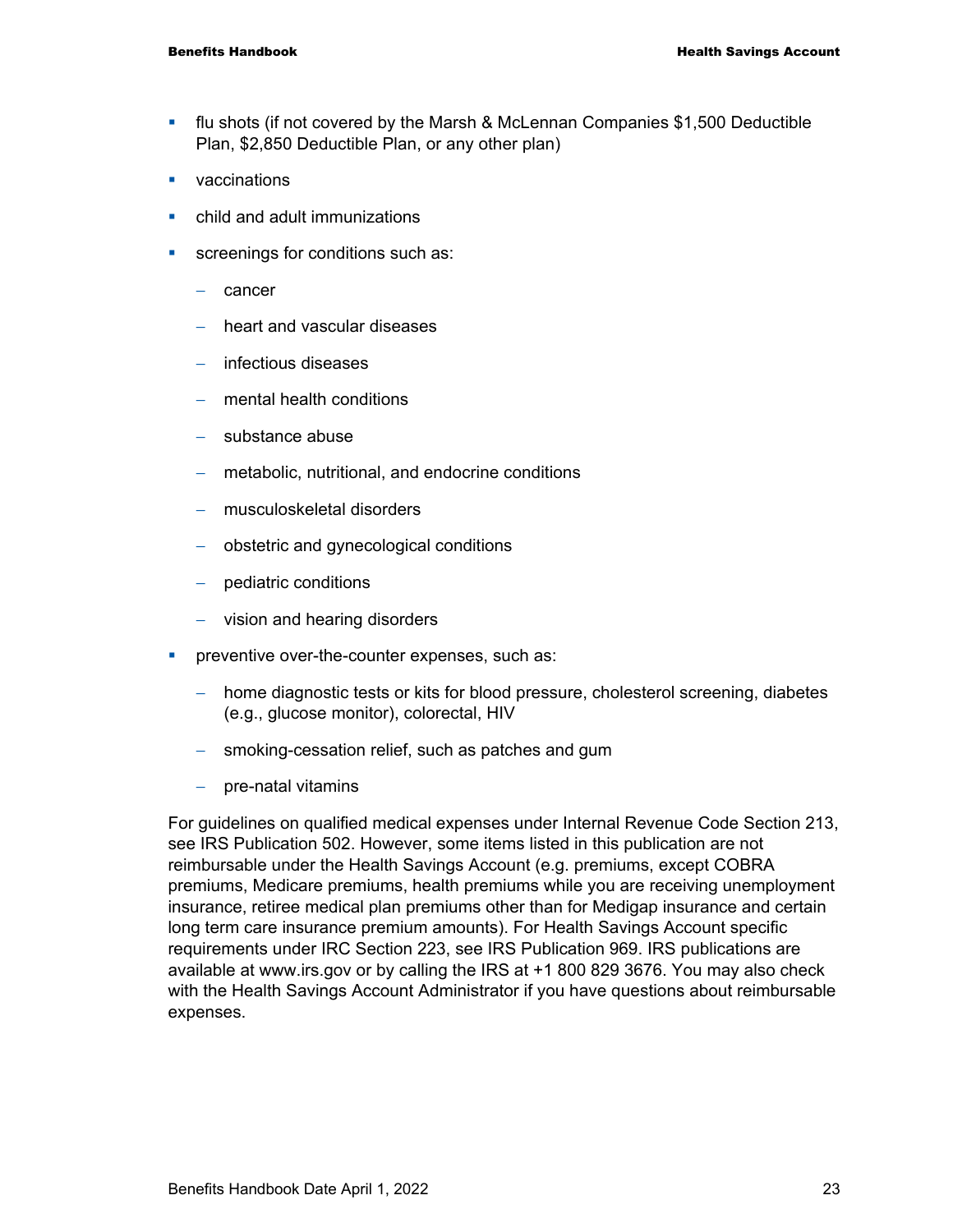As a Health Savings Account owner, you are responsible for verifying whether funds are appropriately used for qualified medical expenses and for maintaining appropriate records.

Please consult your tax advisor for specific advice regarding your personal circumstances.

### Nonqualified Medical Expenses

The following are examples of expenses that would not qualify for a tax-free withdrawal from your Health Savings Account:

 contributions to other employer-sponsored dental, vision or medical plans, including plans sponsored by your spouse's employer (contributions to the Company's dental, vision and medical plans are already made on a before-tax basis )

**Exceptions:** COBRA premiums, Medicare premiums, health premiums while you are receiving unemployment insurance, retiree medical plan premiums other than for Medigap insurance and certain long term care insurance premium amounts are considered qualified expenses.

- costs you deduct as qualified medical expenses on your federal income tax return
- expenses not eligible to be deducted under federal tax law
- **EXPENSES FEERS** reimbursed by any other health plan
- health/gym/fitness club membership fees (unless you have a letter from your treating physician indicating medical necessity)
- elective cosmetic surgery: electrolysis, hair removal or transplants, liposuction, etc.
- vitamins and other dietary supplements, toiletries and cosmetics that are not medically necessary
- **EXT** medications purchased merely to maintain you or your family's health
- **PERCO FIGURE 1 prescription drugs that are not medically necessary and not permitted by the IRS** (such as Rogaine)
- **EXP** cosmetic dental work (including bleaching, bonding and veneers)
- undocumented travel to or from your physician's office or other medical facility
- weight loss programs (unless you have a letter from your treating physician indicating medical necessity)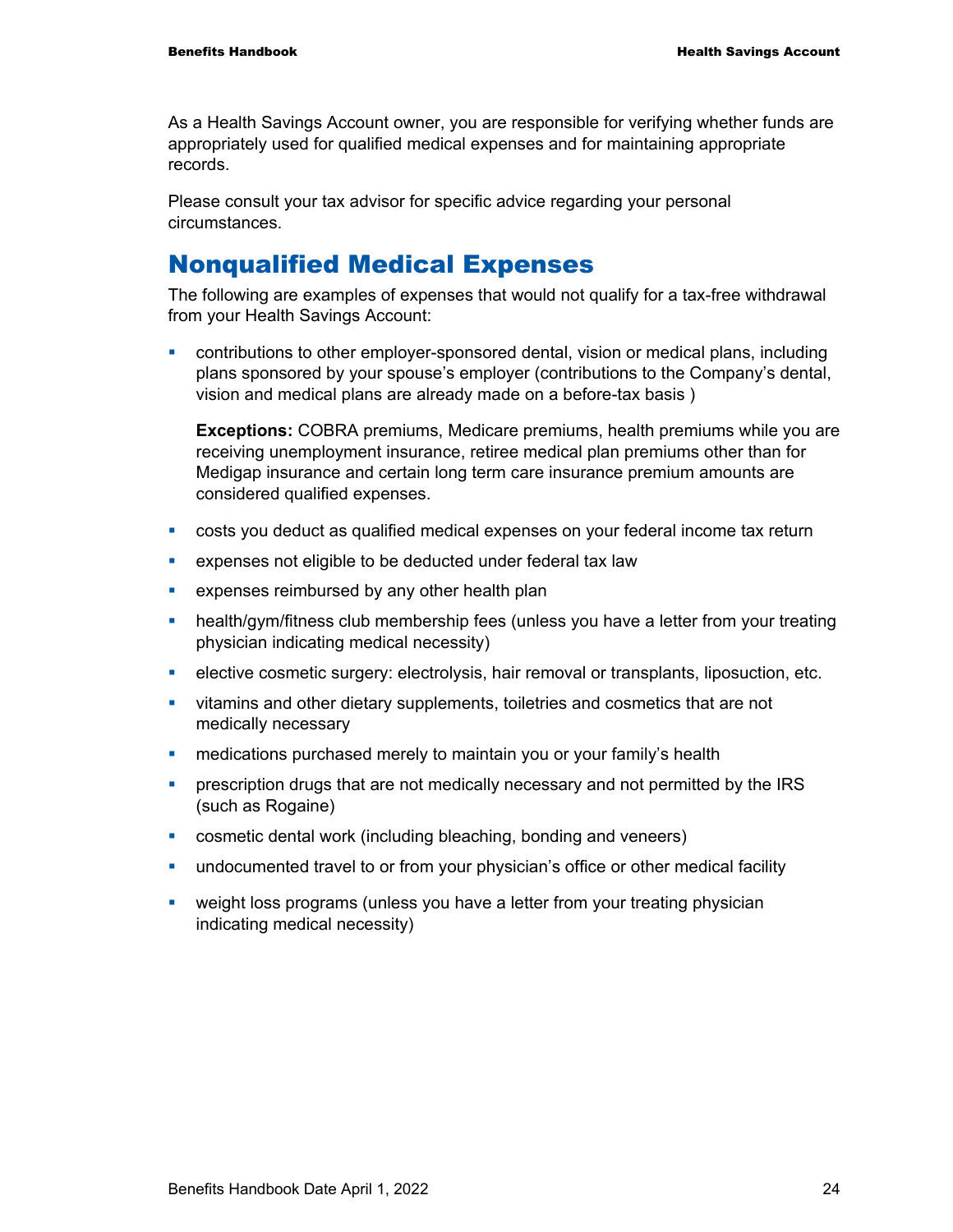## Account Information

#### *How can I find out how much money is in my account?*

You can access Trion's online website, https://trion.lh1ondemand.com, the Spending Account Service Center, 24 hours a day, 7 days a week. The Spending Account Service Center provides you with helpful tools and information such as:

- account elections and balances, year-to-date deposits, and withdrawals,
- online distribution requests,
- direct deposit forms, Health Savings Account transfer forms and eligible expenses listings.

#### *When will I receive my account statement?*

A statement showing your account activity will be issued monthly. Statements are available online at the Spending Account Service Center.

#### *What information can I find on my account statement?*

You will find the following:

- $\blacksquare$  the dates on which the withdrawals were made
- vour balance as of the statement date
- your withdrawals
- **v** your total contributions
- **investment activity**
- **•** overdraft and returned items fees
- **vour total interest earned.**

#### *Do I earn interest on the money in my account?*

Yes, funds contributed to the Health Savings Account are invested in your account and earn tax-free interest. The interest is posted monthly on the last day of the month. The interest rate is subject to change at any time.

#### *How do I learn more about available investment options?*

To learn about available investment options, go to the Trion Spending Account Service Center. From the home page of the Spending Account Service Center, select **Manage Investments**.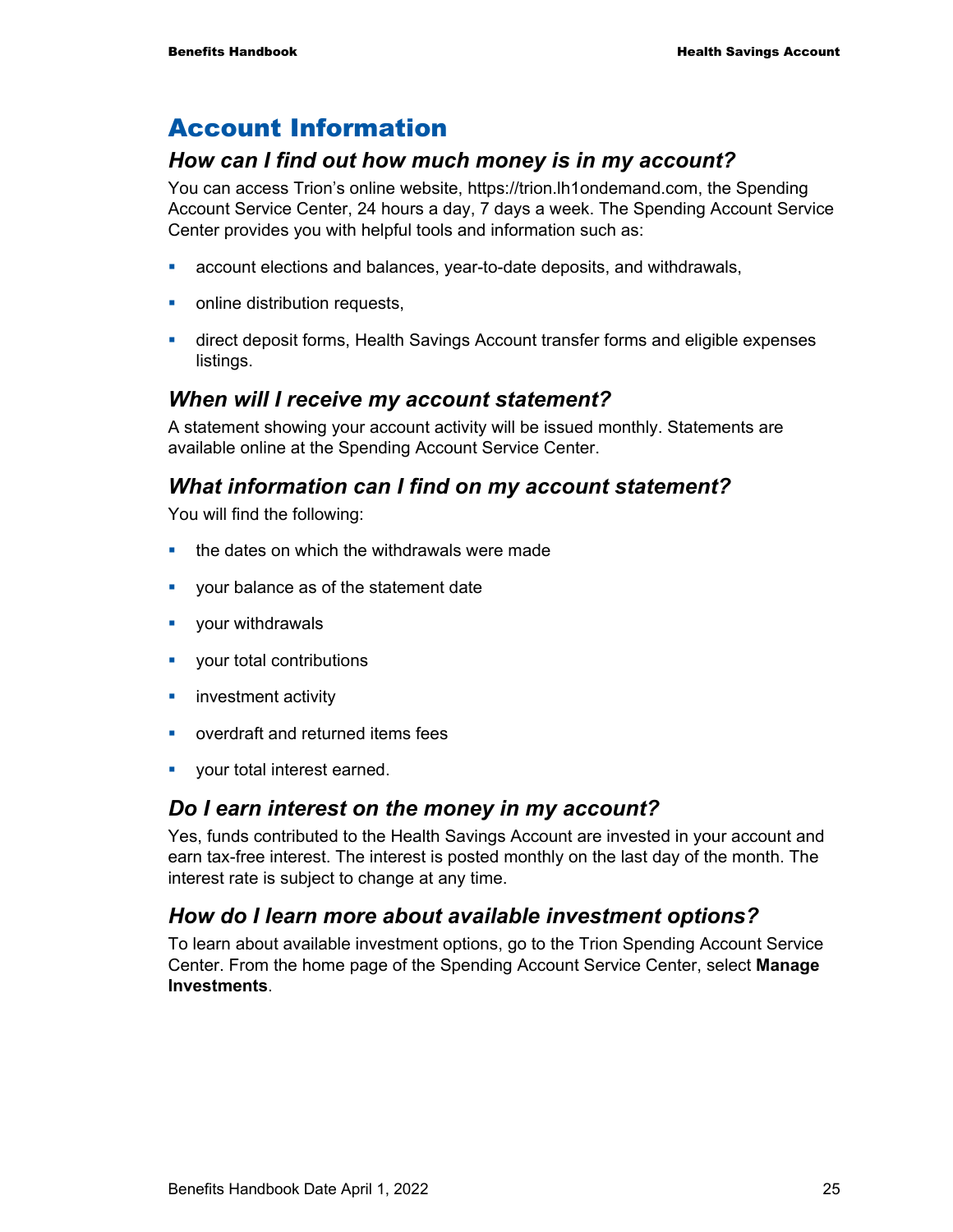#### *Can I establish a Health Savings Account with a trustee different from the trustee the Company has chosen?*

Yes. You may establish a Health Savings Account with any trustee you choose. However, you can only make before-tax contributions to the Health Savings Account made available through Trion.

### *Can I roll over a Health Savings Account I already own into the Health Savings Account?*

Yes. Contact Trion for instructions.

#### *Can my spouse establish a Health Savings Account with Trion?*

No, in order to establish a Health Savings Account with Trion, you must be an eligible employee of Marsh McLennan. Your spouse, may however, establish a Health Savings Account with a trustee of their choice, provided that your spouse meets the tax requirements to establish and contribute to a Health Savings Account.

#### *When will I receive my annual tax statement(s)?*

Annual tax statements will be available on Trion's online website, https://trion.lh1ondemand.com. You will find the following:

- **1099-SA: The forms will begin to generate during the second week of January of the** following year (i.e. form available in 2023 for distributions in 2022). This form will be available to you if you have received any distributions from your Health Savings Account during the tax year.
- 5498-SA: The forms will begin to generate during the first week of February of the following year (i.e. form available in 2023 for 2022 contributions). This form will be available to you if you have made or received any contributions to your Health Savings Account during the tax year.

### *What if I made an adjustment to my Health Savings Account after I received my annual tax statement(s)?*

If you made any adjustments to your Health Savings Account after you received your Tax Forms, corrected forms will be posted to Trion's online website, https://trion.lh1ondemand.com. You will find the following:

- 1099-SA: Corrected forms will generate in the second week in February and once per week for each week thereafter. Last issuance of a corrected form will post by April 30<sup>th</sup> of the following year.
- 5498-SA: Corrected forms will generate in the third week of February and once per week for each week thereafter. Last issuance of a corrected form will post by April 30<sup>th</sup> of the following year.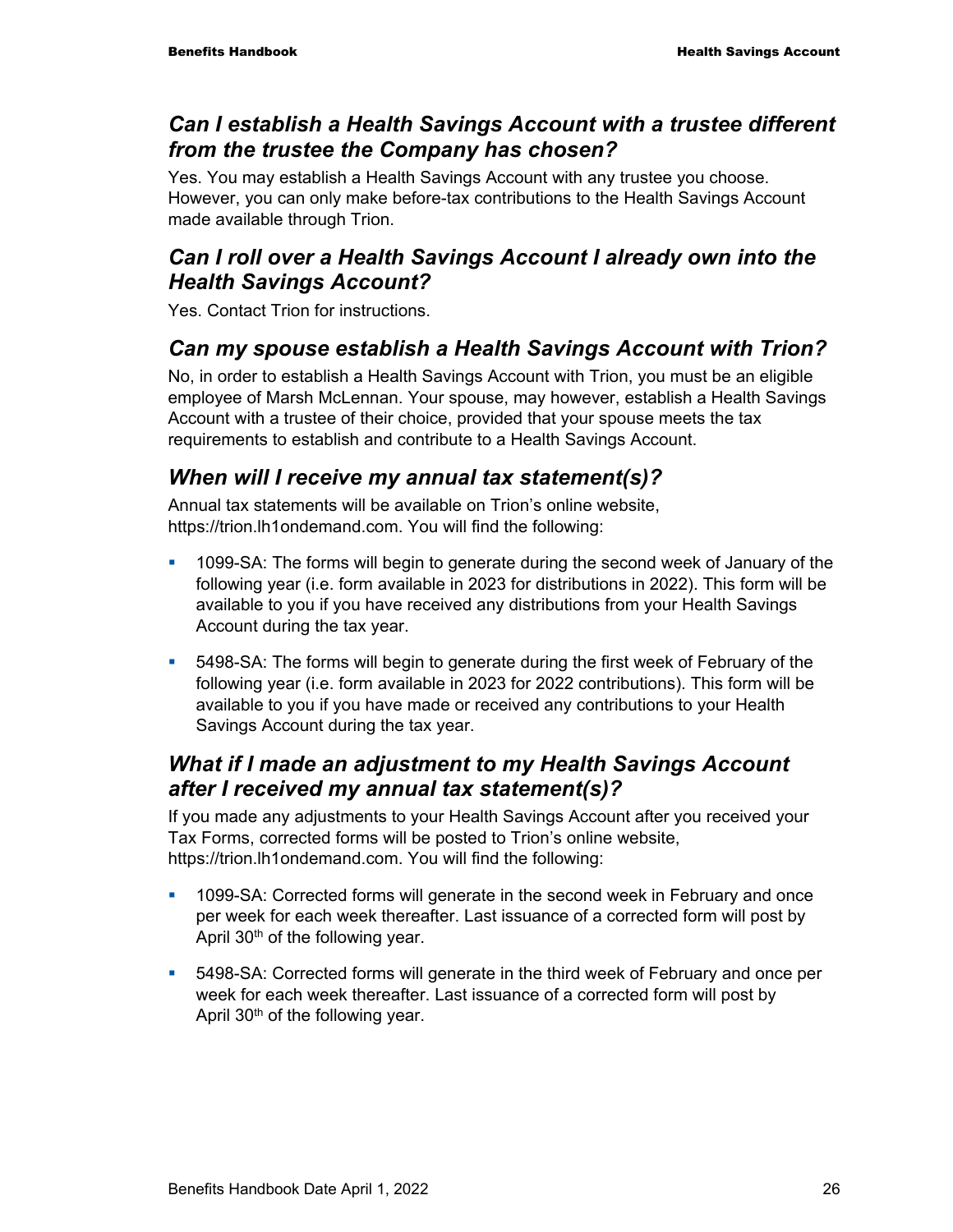## **Glossary**

ACTIVELY-AT-WORK

You are "Actively-At-Work" if you are fulfilling your job responsibilities at a Company-approved location on the day coverage is supposed to begin (e.g., you are not out ill or on a leave of absence).

ANNUAL ENROLLMENT

The period of time each year designated by the Company when you may generally enroll in plans and make changes to your benefit elections, if allowed by the plan.

BEFORE-TAX (PRE-TAX) CONTRIBUTIONS

Contributions taken from your paycheck generally before Social Security (FICA and Medicare) and federal unemployment insurance (FUTA) taxes and other applicable federal, state, and other income taxes are withheld.

CLAIMS ADMINISTRATOR/HEALTH SAVINGS ACCOUNT ADMINISTRATOR

Vendor that administers the Plan and processes claims; the vendor's decisions are final and binding.

CONSOLIDATED OMNIBUS BUDGET RECONCILIATION ACT (COBRA)

A Federal law that lets you and your eligible family members covered by a group health plan extend group health coverage temporarily, at their own expense, at group rates plus an administrative fee, in certain circumstances when their coverage would otherwise end due to a "qualifying event", as defined under COBRA.

A "qualifying event" under COBRA includes loss of coverage as a result of your leaving the Company (other than for gross misconduct); a reduction in hours, your death, divorce or legal separation; your eligibility for Medicare, or a dependent child's loss of dependent status; or, if you are a retiree, loss of coverage due to the Company filing for bankruptcy.

#### HIGH DEDUCTIBLE HEALTH PLAN

A high deductible health plan is a health plan that satisfies certain tax law requirements including having a statutory minimum deductible and a statutory maximum out-of-pocket expense limit.

#### IRS PUBLICATION 502

Go to www.irs.gov and enter "502" in the "Search" box for more information about IRC Section 213 qualified medical expenses. Note that certain items listed in Publication 502 may not qualify for Health Care Flexible Spending Account reimbursement, such as premiums for dental or vision insurance.

#### PLAN YEAR

The plan year is January 1 through December 31.